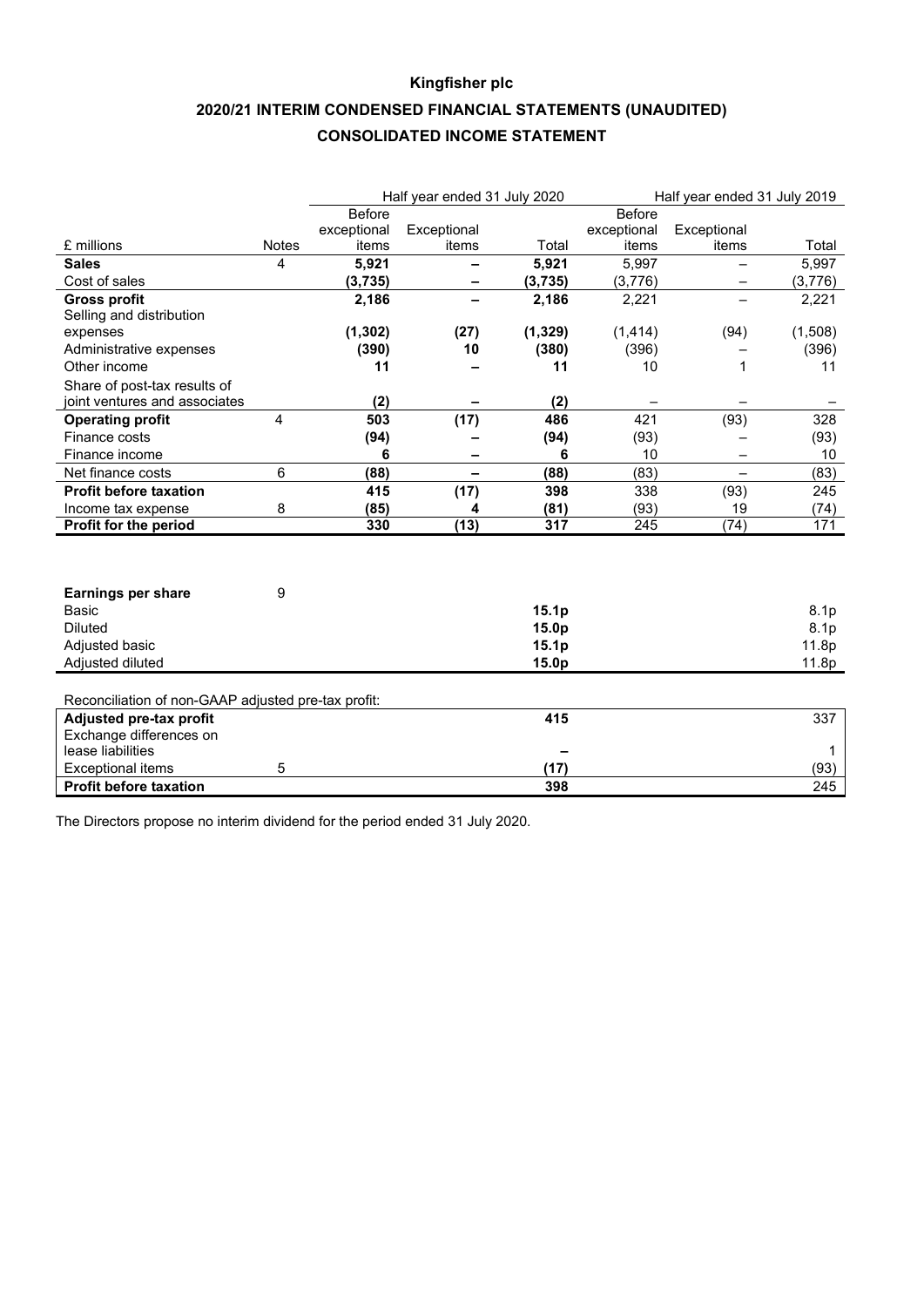# **Kingfisher plc 2020/21 INTERIM CONDENSED FINANCIAL STATEMENTS (UNAUDITED) CONSOLIDATED INCOME STATEMENT**

|                                                            |              |               | Year ended 31 January 2020 |          |
|------------------------------------------------------------|--------------|---------------|----------------------------|----------|
|                                                            |              | <b>Before</b> |                            |          |
|                                                            |              | exceptional   | Exceptional                |          |
| £ millions                                                 | <b>Notes</b> | items         | items                      | Total    |
| <b>Sales</b>                                               | 4            | 11,513        |                            | 11,513   |
| Cost of sales                                              |              | (7,258)       |                            | (7, 258) |
| <b>Gross profit</b>                                        |              | 4.255         |                            | 4.255    |
| Selling and distribution expenses                          |              | (2, 772)      | (398)                      | (3, 170) |
| Administrative expenses                                    |              | (790)         | (51)                       | (841)    |
| Other income                                               |              | 21            | 15                         | 36       |
| Share of post-tax results of joint ventures and associates |              | 3             |                            | 3        |
| <b>Operating profit</b>                                    | 4            | 717           | (434)                      | 283      |
| Finance costs                                              |              | (191)         | (7)                        | (198)    |
| Finance income                                             |              | 18            |                            | 18       |
| Net finance costs                                          | 6            | (173)         | (7)                        | (180)    |
| <b>Profit before taxation</b>                              |              | 544           | (441)                      | 103      |
| Income tax expense                                         | 8            | (136)         | 41                         | (95)     |
| Profit for the year                                        |              | 408           | (400)                      | 8        |
|                                                            |              |               |                            |          |
| <b>Earnings per share</b>                                  | 9            |               |                            |          |
| <b>Basic</b>                                               |              |               |                            | 0.4p     |
| <b>Diluted</b>                                             |              |               |                            | 0.4p     |
| Adjusted basic                                             |              |               |                            | 19.1p    |
| Adjusted diluted                                           |              |               |                            | 19.0p    |
|                                                            |              |               |                            |          |
| Reconciliation of non-GAAP adjusted pre-tax profit:        |              |               |                            |          |
| Adjusted pre-tax profit                                    |              |               |                            | 544      |
| <b>Exceptional items</b>                                   | 5            |               |                            | (441)    |
| <b>Profit before taxation</b>                              |              |               |                            | 103      |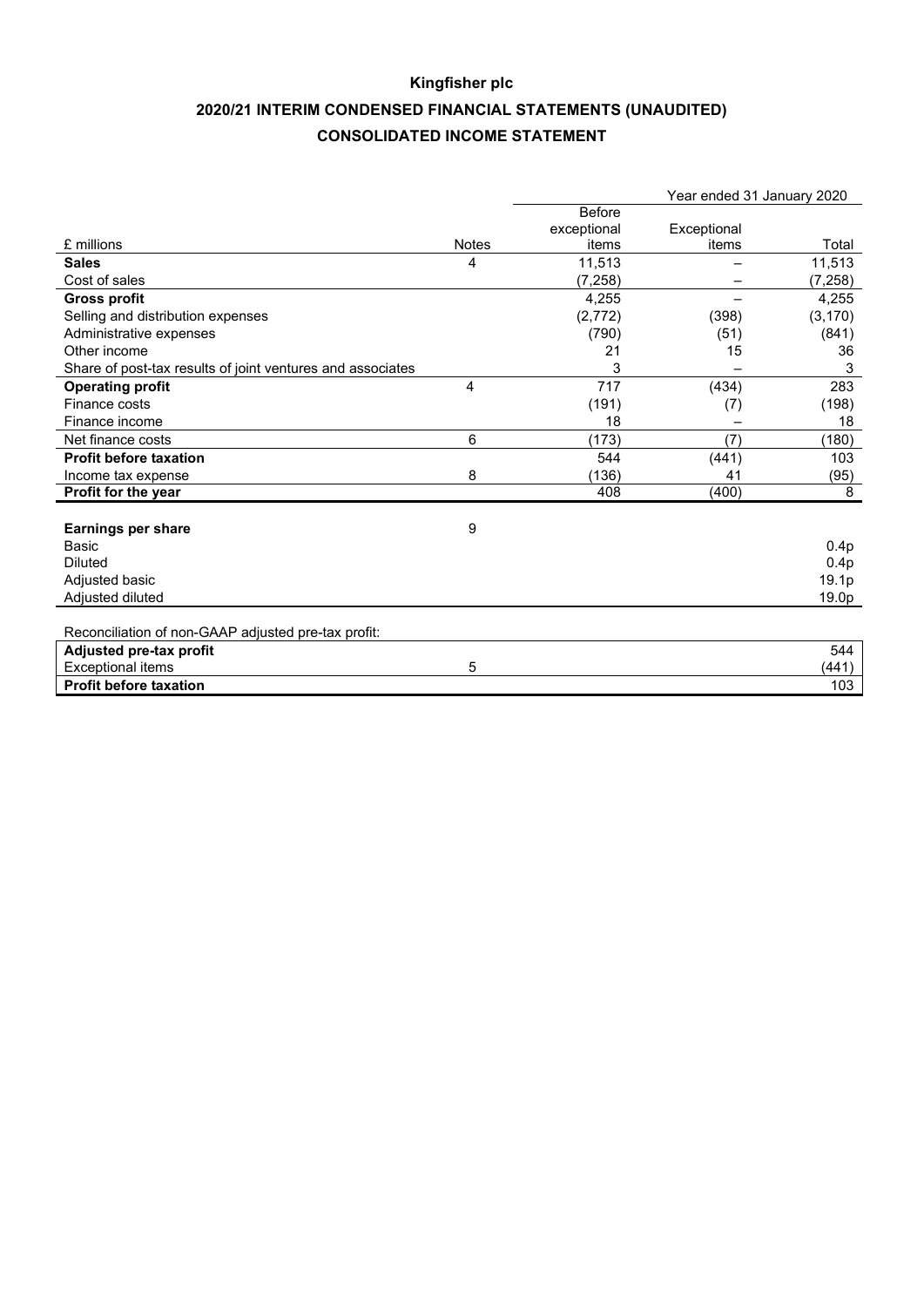# **Kingfisher plc 2020/21 INTERIM CONDENSED FINANCIAL STATEMENTS (UNAUDITED) CONSOLIDATED STATEMENT OF COMPREHENSIVE INCOME**

| £ millions                                             | <b>Notes</b> | Half year ended<br>31 July 2020 | Half year ended<br>31 July 2019 | Year ended<br>31 January 2020 |
|--------------------------------------------------------|--------------|---------------------------------|---------------------------------|-------------------------------|
| <b>Profit for the period</b>                           |              | 317                             | 171                             | 8                             |
| Actuarial gains on post-employment benefits            | 12           | 195                             | 73                              | 42                            |
| Inventory cash flow hedges - fair value (losses)/gains |              | (7)                             | 47                              | 20                            |
| Tax on items that will not be reclassified             |              | (67)                            | (37)                            | (24)                          |
| Total items that will not be reclassified              |              |                                 |                                 |                               |
| subsequently to profit or loss                         |              | 121                             | 83                              | 38                            |
| Currency translation differences                       |              |                                 |                                 |                               |
| Group                                                  |              | 204                             | 153                             | (134)                         |
| Joint ventures and associates                          |              |                                 |                                 | (1)                           |
| Other cash flow hedges                                 |              |                                 |                                 |                               |
| Fair value gains/(losses)                              |              | 6                               | 4                               | (3)                           |
| (Gains)/losses transferred to income statement         |              | (6)                             | (4)                             | 3                             |
| Total items that may be reclassified subsequently      |              |                                 |                                 |                               |
| to profit or loss                                      |              | 204                             | 153                             | (135)                         |
| Other comprehensive income/(loss) for the period       |              | 325                             | 236                             | (97)                          |
| Total comprehensive income/(loss) for the period       |              | 642                             | 407                             | (89)                          |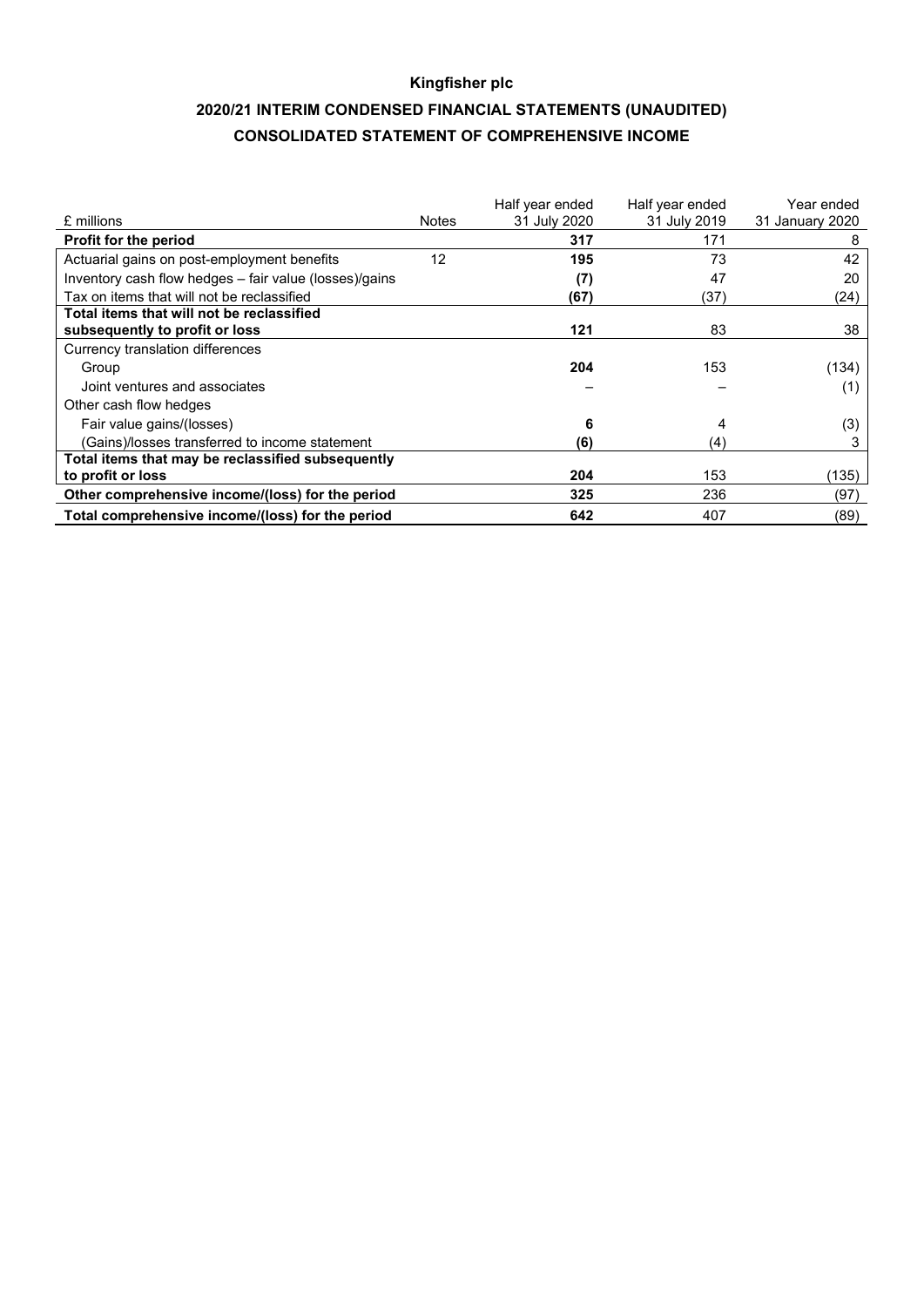# **Kingfisher plc 2020/21 INTERIM CONDENSED FINANCIAL STATEMENTS (UNAUDITED) CONSOLIDATED STATEMENT OF CHANGES IN EQUITY**

|                                                                                             | Half year ended 31 July 2020 |         |        |          |            |           |        |
|---------------------------------------------------------------------------------------------|------------------------------|---------|--------|----------|------------|-----------|--------|
|                                                                                             |                              |         | Own    |          | Capital    | Other     |        |
|                                                                                             | Share                        | Share   | shares | Retained | redemption | reserves  | Total  |
| £ millions                                                                                  | capital                      | premium | held   | earnings | reserve    | (note 14) | equity |
| At 1 February 2020                                                                          | 332                          | 2,228   | (23)   | 2.994    | 43         | 228       | 5,802  |
| Profit for the period                                                                       |                              |         |        | 317      |            |           | 317    |
| Other comprehensive income for the period                                                   |                              |         |        | 126      |            | 199       | 325    |
| Total comprehensive income for the period<br>Inventory cash flow hedges - gains transferred |                              |         |        | 443      |            | 199       | 642    |
| to inventories                                                                              |                              |         |        |          |            | (19)      | (19)   |
| Share-based compensation                                                                    |                              |         |        | 11       |            |           | 11     |
| Own shares issued under share schemes                                                       |                              |         | 9      | (9)      |            |           |        |
| Tax on equity items                                                                         |                              |         |        |          |            | 6         | 6      |
| At 31 July 2020                                                                             | 332                          | 2,228   | (14)   | 3,439    | 43         | 414       | 6,442  |

|                                                |         |         |        |          |            | Half year ended 31 July 2019 |        |
|------------------------------------------------|---------|---------|--------|----------|------------|------------------------------|--------|
|                                                |         |         | Own    |          | Capital    | Other                        |        |
|                                                | Share   | Share   | shares | Retained | redemption | reserves                     | Total  |
| £ millions                                     | capital | premium | held   | earnings | reserve    | (note 14)                    | equity |
| At 1 February 2019                             | 332     | 2,228   | (25)   | 3,192    | 43         | 379                          | 6,149  |
| Profit for the period                          |         |         |        | 171      |            |                              | 171    |
| Other comprehensive income for the period      |         |         |        | 45       |            | 191                          | 236    |
| Total comprehensive income for the period      |         |         |        | 216      |            | 191                          | 407    |
| Inventory cash flow hedges - gains transferred |         |         |        |          |            |                              |        |
| to inventories                                 |         |         |        |          |            | (24)                         | (24)   |
| Share-based compensation                       |         |         |        | 8        |            |                              | 8      |
| Own shares issued under share schemes          |         |         | 9      | (9)      |            |                              |        |
| Purchase of own shares for cancellation        |         |         | (10)   |          |            |                              | (10)   |
| Dividends (note 10)                            |         |         |        | (157)    |            |                              | (157)  |
| Tax on equity items                            |         |         |        |          |            | 5                            | 5      |
| At 31 July 2019                                | 332     | 2,228   | (26)   | 3,250    | 43         | 551                          | 6.378  |

|                                                |         |         |        |          |            | Year ended 31 January 2020 |        |
|------------------------------------------------|---------|---------|--------|----------|------------|----------------------------|--------|
|                                                |         |         | Own    |          | Capital    | Other                      |        |
|                                                | Share   | Share   | shares | Retained | redemption | reserves                   | Total  |
| £ millions                                     | capital | premium | held   | earnings | reserve    | (note 14)                  | equity |
| At 1 February 2019                             | 332     | 2,228   | (25)   | 3,192    | 43         | 379                        | 6,149  |
| Profit for the year                            |         |         |        | 8        |            |                            | 8      |
| Other comprehensive income/(loss) for the      |         |         |        |          |            |                            |        |
| vear                                           |         |         |        | 22       |            | (119)                      | (97)   |
| Total comprehensive income/(loss) for the      |         |         |        |          |            |                            |        |
| year                                           |         |         |        | 30       |            | (119)                      | (89)   |
| Inventory cash flow hedges - gains transferred |         |         |        |          |            |                            |        |
| to inventories                                 |         |         |        |          |            | (40)                       | (40)   |
| Share-based compensation                       |         |         |        | 11       |            |                            | 11     |
| Own shares issued under share schemes          |         |         | 12     | (12)     |            |                            |        |
| Purchase of own shares for ESOP trust          |         | -       | (10)   |          |            |                            | (10)   |
| Dividends (note 10)                            |         |         |        | (227)    |            |                            | (227)  |
| Tax on equity items                            |         |         |        |          |            | 8                          | 8      |
| At 31 January 2020                             | 332     | 2,228   | (23)   | 2,994    | 43         | 228                        | 5,802  |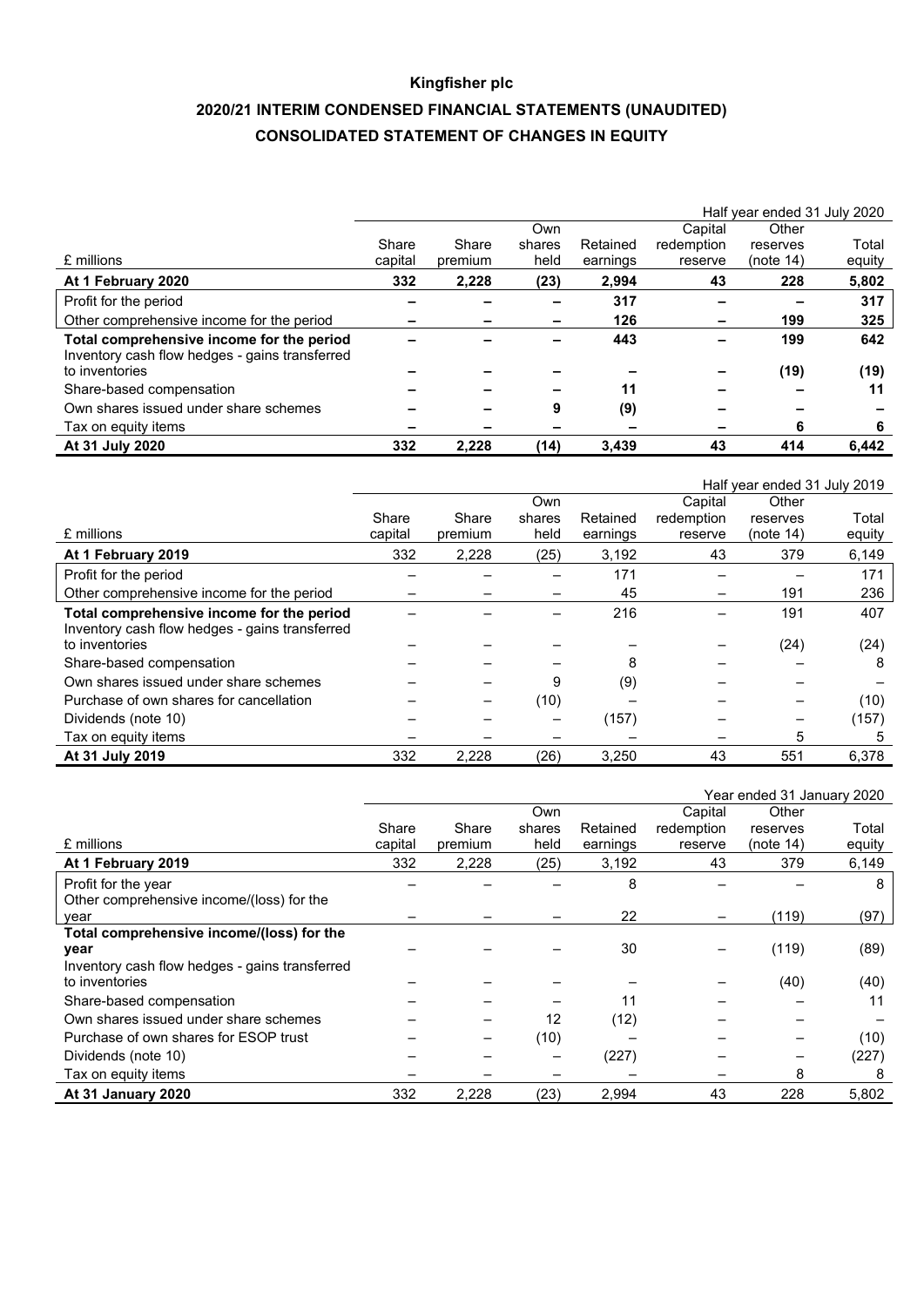# **Kingfisher plc 2020/21 INTERIM CONDENSED FINANCIAL STATEMENTS (UNAUDITED) CONSOLIDATED BALANCE SHEET**

| <b>Non-current assets</b><br>Goodwill<br>2,419<br>2,439<br>2,416<br>332<br>374<br>Other intangible assets<br>11<br>339<br>11<br>3,033<br>Property, plant and equipment<br>3,356<br>2,988<br>1,916<br>Right-of-use assets<br>1,872<br>2,030<br>Investment property<br>11<br>20<br>8<br>8<br>14<br>Investments in joint ventures and associates<br>13<br>16<br>Post-employment benefits<br>12<br>612<br>413<br>404<br>Deferred tax assets<br>12<br>12<br>13<br>Derivative assets<br>13<br>2<br>23<br>40<br>Other receivables<br>27<br>8,337<br>8,688<br>8,126<br><b>Current assets</b><br>Inventories<br>2,383<br>2,765<br>2,485<br>415<br>Trade and other receivables<br>345<br>293<br>13<br>34<br>Derivative assets<br>62<br>14<br>18<br>3<br>9<br><b>Current tax assets</b><br>Cash and cash equivalents<br>1,749<br>385<br>189<br>Assets held for sale<br>184<br>58<br>196<br>4,713<br>3,688<br>3,186<br><b>Total assets</b><br>13,050<br>12,376<br>11,312<br><b>Current liabilities</b><br>Trade and other payables<br>(2,774)<br>(2, 554)<br>(2, 210)<br>13<br>(539)<br>(47)<br>Borrowings<br>(43)<br>Lease liabilities<br>(351)<br>(318)<br>(306)<br>13<br>Derivative liabilities<br>(19)<br>(49)<br>(43)<br><b>Current tax liabilities</b><br>(94)<br>(148)<br>(78)<br>Provisions<br>(52)<br>(84)<br>(65)<br>Liabilities directly associated with assets held for sale<br>(67)<br>(88)<br>(3, 170)<br>(3,926)<br>(2,833)<br><b>Non-current liabilities</b><br>Other payables<br>(5)<br>(4)<br>(5)<br>13<br><b>Borrowings</b><br>(96)<br>(97)<br>(93)<br>(2, 146)<br>(2,320)<br>(2, 221)<br>Lease liabilities<br>13<br>(1)<br>Derivative liabilities<br>(3)<br>Deferred tax liabilities<br>(251)<br>(242)<br>(189)<br>Provisions<br>(41)<br>(39)<br>(39)<br>12<br>(142)<br>(126)<br>(127)<br>Post-employment benefits<br>(2,682)<br>(2,677)<br>(2,828)<br>(6, 608)<br>(5,998)<br>(5, 510)<br><b>Total liabilities</b><br><b>Net assets</b><br>6,442<br>6,378<br>5,802<br><b>Equity</b><br>Share capital<br>332<br>332<br>332<br>Share premium<br>2,228<br>2,228<br>2,228<br>Own shares held in ESOP trust<br>(14)<br>(26)<br>(23)<br>Retained earnings<br>3,439<br>3,250<br>2,994<br>Capital redemption reserve<br>43<br>43<br>43<br>414<br>551<br>14<br>228<br>Other reserves<br><b>Total equity</b><br>6,442<br>6,378<br>5,802 | £ millions | <b>Notes</b> | At 31 July 2020 | At 31 July 2019 | At 31 January 2020 |
|---------------------------------------------------------------------------------------------------------------------------------------------------------------------------------------------------------------------------------------------------------------------------------------------------------------------------------------------------------------------------------------------------------------------------------------------------------------------------------------------------------------------------------------------------------------------------------------------------------------------------------------------------------------------------------------------------------------------------------------------------------------------------------------------------------------------------------------------------------------------------------------------------------------------------------------------------------------------------------------------------------------------------------------------------------------------------------------------------------------------------------------------------------------------------------------------------------------------------------------------------------------------------------------------------------------------------------------------------------------------------------------------------------------------------------------------------------------------------------------------------------------------------------------------------------------------------------------------------------------------------------------------------------------------------------------------------------------------------------------------------------------------------------------------------------------------------------------------------------------------------------------------------------------------------------------------------------------------------------------------------------------------------------------------------------------------------------------------------------------------------------------------------------------------------------------------------------------------------------------------------------------------------------------------------------------------------------------|------------|--------------|-----------------|-----------------|--------------------|
|                                                                                                                                                                                                                                                                                                                                                                                                                                                                                                                                                                                                                                                                                                                                                                                                                                                                                                                                                                                                                                                                                                                                                                                                                                                                                                                                                                                                                                                                                                                                                                                                                                                                                                                                                                                                                                                                                                                                                                                                                                                                                                                                                                                                                                                                                                                                       |            |              |                 |                 |                    |
|                                                                                                                                                                                                                                                                                                                                                                                                                                                                                                                                                                                                                                                                                                                                                                                                                                                                                                                                                                                                                                                                                                                                                                                                                                                                                                                                                                                                                                                                                                                                                                                                                                                                                                                                                                                                                                                                                                                                                                                                                                                                                                                                                                                                                                                                                                                                       |            |              |                 |                 |                    |
|                                                                                                                                                                                                                                                                                                                                                                                                                                                                                                                                                                                                                                                                                                                                                                                                                                                                                                                                                                                                                                                                                                                                                                                                                                                                                                                                                                                                                                                                                                                                                                                                                                                                                                                                                                                                                                                                                                                                                                                                                                                                                                                                                                                                                                                                                                                                       |            |              |                 |                 |                    |
|                                                                                                                                                                                                                                                                                                                                                                                                                                                                                                                                                                                                                                                                                                                                                                                                                                                                                                                                                                                                                                                                                                                                                                                                                                                                                                                                                                                                                                                                                                                                                                                                                                                                                                                                                                                                                                                                                                                                                                                                                                                                                                                                                                                                                                                                                                                                       |            |              |                 |                 |                    |
|                                                                                                                                                                                                                                                                                                                                                                                                                                                                                                                                                                                                                                                                                                                                                                                                                                                                                                                                                                                                                                                                                                                                                                                                                                                                                                                                                                                                                                                                                                                                                                                                                                                                                                                                                                                                                                                                                                                                                                                                                                                                                                                                                                                                                                                                                                                                       |            |              |                 |                 |                    |
|                                                                                                                                                                                                                                                                                                                                                                                                                                                                                                                                                                                                                                                                                                                                                                                                                                                                                                                                                                                                                                                                                                                                                                                                                                                                                                                                                                                                                                                                                                                                                                                                                                                                                                                                                                                                                                                                                                                                                                                                                                                                                                                                                                                                                                                                                                                                       |            |              |                 |                 |                    |
|                                                                                                                                                                                                                                                                                                                                                                                                                                                                                                                                                                                                                                                                                                                                                                                                                                                                                                                                                                                                                                                                                                                                                                                                                                                                                                                                                                                                                                                                                                                                                                                                                                                                                                                                                                                                                                                                                                                                                                                                                                                                                                                                                                                                                                                                                                                                       |            |              |                 |                 |                    |
|                                                                                                                                                                                                                                                                                                                                                                                                                                                                                                                                                                                                                                                                                                                                                                                                                                                                                                                                                                                                                                                                                                                                                                                                                                                                                                                                                                                                                                                                                                                                                                                                                                                                                                                                                                                                                                                                                                                                                                                                                                                                                                                                                                                                                                                                                                                                       |            |              |                 |                 |                    |
|                                                                                                                                                                                                                                                                                                                                                                                                                                                                                                                                                                                                                                                                                                                                                                                                                                                                                                                                                                                                                                                                                                                                                                                                                                                                                                                                                                                                                                                                                                                                                                                                                                                                                                                                                                                                                                                                                                                                                                                                                                                                                                                                                                                                                                                                                                                                       |            |              |                 |                 |                    |
|                                                                                                                                                                                                                                                                                                                                                                                                                                                                                                                                                                                                                                                                                                                                                                                                                                                                                                                                                                                                                                                                                                                                                                                                                                                                                                                                                                                                                                                                                                                                                                                                                                                                                                                                                                                                                                                                                                                                                                                                                                                                                                                                                                                                                                                                                                                                       |            |              |                 |                 |                    |
|                                                                                                                                                                                                                                                                                                                                                                                                                                                                                                                                                                                                                                                                                                                                                                                                                                                                                                                                                                                                                                                                                                                                                                                                                                                                                                                                                                                                                                                                                                                                                                                                                                                                                                                                                                                                                                                                                                                                                                                                                                                                                                                                                                                                                                                                                                                                       |            |              |                 |                 |                    |
|                                                                                                                                                                                                                                                                                                                                                                                                                                                                                                                                                                                                                                                                                                                                                                                                                                                                                                                                                                                                                                                                                                                                                                                                                                                                                                                                                                                                                                                                                                                                                                                                                                                                                                                                                                                                                                                                                                                                                                                                                                                                                                                                                                                                                                                                                                                                       |            |              |                 |                 |                    |
|                                                                                                                                                                                                                                                                                                                                                                                                                                                                                                                                                                                                                                                                                                                                                                                                                                                                                                                                                                                                                                                                                                                                                                                                                                                                                                                                                                                                                                                                                                                                                                                                                                                                                                                                                                                                                                                                                                                                                                                                                                                                                                                                                                                                                                                                                                                                       |            |              |                 |                 |                    |
|                                                                                                                                                                                                                                                                                                                                                                                                                                                                                                                                                                                                                                                                                                                                                                                                                                                                                                                                                                                                                                                                                                                                                                                                                                                                                                                                                                                                                                                                                                                                                                                                                                                                                                                                                                                                                                                                                                                                                                                                                                                                                                                                                                                                                                                                                                                                       |            |              |                 |                 |                    |
|                                                                                                                                                                                                                                                                                                                                                                                                                                                                                                                                                                                                                                                                                                                                                                                                                                                                                                                                                                                                                                                                                                                                                                                                                                                                                                                                                                                                                                                                                                                                                                                                                                                                                                                                                                                                                                                                                                                                                                                                                                                                                                                                                                                                                                                                                                                                       |            |              |                 |                 |                    |
|                                                                                                                                                                                                                                                                                                                                                                                                                                                                                                                                                                                                                                                                                                                                                                                                                                                                                                                                                                                                                                                                                                                                                                                                                                                                                                                                                                                                                                                                                                                                                                                                                                                                                                                                                                                                                                                                                                                                                                                                                                                                                                                                                                                                                                                                                                                                       |            |              |                 |                 |                    |
|                                                                                                                                                                                                                                                                                                                                                                                                                                                                                                                                                                                                                                                                                                                                                                                                                                                                                                                                                                                                                                                                                                                                                                                                                                                                                                                                                                                                                                                                                                                                                                                                                                                                                                                                                                                                                                                                                                                                                                                                                                                                                                                                                                                                                                                                                                                                       |            |              |                 |                 |                    |
|                                                                                                                                                                                                                                                                                                                                                                                                                                                                                                                                                                                                                                                                                                                                                                                                                                                                                                                                                                                                                                                                                                                                                                                                                                                                                                                                                                                                                                                                                                                                                                                                                                                                                                                                                                                                                                                                                                                                                                                                                                                                                                                                                                                                                                                                                                                                       |            |              |                 |                 |                    |
|                                                                                                                                                                                                                                                                                                                                                                                                                                                                                                                                                                                                                                                                                                                                                                                                                                                                                                                                                                                                                                                                                                                                                                                                                                                                                                                                                                                                                                                                                                                                                                                                                                                                                                                                                                                                                                                                                                                                                                                                                                                                                                                                                                                                                                                                                                                                       |            |              |                 |                 |                    |
|                                                                                                                                                                                                                                                                                                                                                                                                                                                                                                                                                                                                                                                                                                                                                                                                                                                                                                                                                                                                                                                                                                                                                                                                                                                                                                                                                                                                                                                                                                                                                                                                                                                                                                                                                                                                                                                                                                                                                                                                                                                                                                                                                                                                                                                                                                                                       |            |              |                 |                 |                    |
|                                                                                                                                                                                                                                                                                                                                                                                                                                                                                                                                                                                                                                                                                                                                                                                                                                                                                                                                                                                                                                                                                                                                                                                                                                                                                                                                                                                                                                                                                                                                                                                                                                                                                                                                                                                                                                                                                                                                                                                                                                                                                                                                                                                                                                                                                                                                       |            |              |                 |                 |                    |
|                                                                                                                                                                                                                                                                                                                                                                                                                                                                                                                                                                                                                                                                                                                                                                                                                                                                                                                                                                                                                                                                                                                                                                                                                                                                                                                                                                                                                                                                                                                                                                                                                                                                                                                                                                                                                                                                                                                                                                                                                                                                                                                                                                                                                                                                                                                                       |            |              |                 |                 |                    |
|                                                                                                                                                                                                                                                                                                                                                                                                                                                                                                                                                                                                                                                                                                                                                                                                                                                                                                                                                                                                                                                                                                                                                                                                                                                                                                                                                                                                                                                                                                                                                                                                                                                                                                                                                                                                                                                                                                                                                                                                                                                                                                                                                                                                                                                                                                                                       |            |              |                 |                 |                    |
|                                                                                                                                                                                                                                                                                                                                                                                                                                                                                                                                                                                                                                                                                                                                                                                                                                                                                                                                                                                                                                                                                                                                                                                                                                                                                                                                                                                                                                                                                                                                                                                                                                                                                                                                                                                                                                                                                                                                                                                                                                                                                                                                                                                                                                                                                                                                       |            |              |                 |                 |                    |
|                                                                                                                                                                                                                                                                                                                                                                                                                                                                                                                                                                                                                                                                                                                                                                                                                                                                                                                                                                                                                                                                                                                                                                                                                                                                                                                                                                                                                                                                                                                                                                                                                                                                                                                                                                                                                                                                                                                                                                                                                                                                                                                                                                                                                                                                                                                                       |            |              |                 |                 |                    |
|                                                                                                                                                                                                                                                                                                                                                                                                                                                                                                                                                                                                                                                                                                                                                                                                                                                                                                                                                                                                                                                                                                                                                                                                                                                                                                                                                                                                                                                                                                                                                                                                                                                                                                                                                                                                                                                                                                                                                                                                                                                                                                                                                                                                                                                                                                                                       |            |              |                 |                 |                    |
|                                                                                                                                                                                                                                                                                                                                                                                                                                                                                                                                                                                                                                                                                                                                                                                                                                                                                                                                                                                                                                                                                                                                                                                                                                                                                                                                                                                                                                                                                                                                                                                                                                                                                                                                                                                                                                                                                                                                                                                                                                                                                                                                                                                                                                                                                                                                       |            |              |                 |                 |                    |
|                                                                                                                                                                                                                                                                                                                                                                                                                                                                                                                                                                                                                                                                                                                                                                                                                                                                                                                                                                                                                                                                                                                                                                                                                                                                                                                                                                                                                                                                                                                                                                                                                                                                                                                                                                                                                                                                                                                                                                                                                                                                                                                                                                                                                                                                                                                                       |            |              |                 |                 |                    |
|                                                                                                                                                                                                                                                                                                                                                                                                                                                                                                                                                                                                                                                                                                                                                                                                                                                                                                                                                                                                                                                                                                                                                                                                                                                                                                                                                                                                                                                                                                                                                                                                                                                                                                                                                                                                                                                                                                                                                                                                                                                                                                                                                                                                                                                                                                                                       |            |              |                 |                 |                    |
|                                                                                                                                                                                                                                                                                                                                                                                                                                                                                                                                                                                                                                                                                                                                                                                                                                                                                                                                                                                                                                                                                                                                                                                                                                                                                                                                                                                                                                                                                                                                                                                                                                                                                                                                                                                                                                                                                                                                                                                                                                                                                                                                                                                                                                                                                                                                       |            |              |                 |                 |                    |
|                                                                                                                                                                                                                                                                                                                                                                                                                                                                                                                                                                                                                                                                                                                                                                                                                                                                                                                                                                                                                                                                                                                                                                                                                                                                                                                                                                                                                                                                                                                                                                                                                                                                                                                                                                                                                                                                                                                                                                                                                                                                                                                                                                                                                                                                                                                                       |            |              |                 |                 |                    |
|                                                                                                                                                                                                                                                                                                                                                                                                                                                                                                                                                                                                                                                                                                                                                                                                                                                                                                                                                                                                                                                                                                                                                                                                                                                                                                                                                                                                                                                                                                                                                                                                                                                                                                                                                                                                                                                                                                                                                                                                                                                                                                                                                                                                                                                                                                                                       |            |              |                 |                 |                    |
|                                                                                                                                                                                                                                                                                                                                                                                                                                                                                                                                                                                                                                                                                                                                                                                                                                                                                                                                                                                                                                                                                                                                                                                                                                                                                                                                                                                                                                                                                                                                                                                                                                                                                                                                                                                                                                                                                                                                                                                                                                                                                                                                                                                                                                                                                                                                       |            |              |                 |                 |                    |
|                                                                                                                                                                                                                                                                                                                                                                                                                                                                                                                                                                                                                                                                                                                                                                                                                                                                                                                                                                                                                                                                                                                                                                                                                                                                                                                                                                                                                                                                                                                                                                                                                                                                                                                                                                                                                                                                                                                                                                                                                                                                                                                                                                                                                                                                                                                                       |            |              |                 |                 |                    |
|                                                                                                                                                                                                                                                                                                                                                                                                                                                                                                                                                                                                                                                                                                                                                                                                                                                                                                                                                                                                                                                                                                                                                                                                                                                                                                                                                                                                                                                                                                                                                                                                                                                                                                                                                                                                                                                                                                                                                                                                                                                                                                                                                                                                                                                                                                                                       |            |              |                 |                 |                    |
|                                                                                                                                                                                                                                                                                                                                                                                                                                                                                                                                                                                                                                                                                                                                                                                                                                                                                                                                                                                                                                                                                                                                                                                                                                                                                                                                                                                                                                                                                                                                                                                                                                                                                                                                                                                                                                                                                                                                                                                                                                                                                                                                                                                                                                                                                                                                       |            |              |                 |                 |                    |
|                                                                                                                                                                                                                                                                                                                                                                                                                                                                                                                                                                                                                                                                                                                                                                                                                                                                                                                                                                                                                                                                                                                                                                                                                                                                                                                                                                                                                                                                                                                                                                                                                                                                                                                                                                                                                                                                                                                                                                                                                                                                                                                                                                                                                                                                                                                                       |            |              |                 |                 |                    |
|                                                                                                                                                                                                                                                                                                                                                                                                                                                                                                                                                                                                                                                                                                                                                                                                                                                                                                                                                                                                                                                                                                                                                                                                                                                                                                                                                                                                                                                                                                                                                                                                                                                                                                                                                                                                                                                                                                                                                                                                                                                                                                                                                                                                                                                                                                                                       |            |              |                 |                 |                    |
|                                                                                                                                                                                                                                                                                                                                                                                                                                                                                                                                                                                                                                                                                                                                                                                                                                                                                                                                                                                                                                                                                                                                                                                                                                                                                                                                                                                                                                                                                                                                                                                                                                                                                                                                                                                                                                                                                                                                                                                                                                                                                                                                                                                                                                                                                                                                       |            |              |                 |                 |                    |
|                                                                                                                                                                                                                                                                                                                                                                                                                                                                                                                                                                                                                                                                                                                                                                                                                                                                                                                                                                                                                                                                                                                                                                                                                                                                                                                                                                                                                                                                                                                                                                                                                                                                                                                                                                                                                                                                                                                                                                                                                                                                                                                                                                                                                                                                                                                                       |            |              |                 |                 |                    |
|                                                                                                                                                                                                                                                                                                                                                                                                                                                                                                                                                                                                                                                                                                                                                                                                                                                                                                                                                                                                                                                                                                                                                                                                                                                                                                                                                                                                                                                                                                                                                                                                                                                                                                                                                                                                                                                                                                                                                                                                                                                                                                                                                                                                                                                                                                                                       |            |              |                 |                 |                    |
|                                                                                                                                                                                                                                                                                                                                                                                                                                                                                                                                                                                                                                                                                                                                                                                                                                                                                                                                                                                                                                                                                                                                                                                                                                                                                                                                                                                                                                                                                                                                                                                                                                                                                                                                                                                                                                                                                                                                                                                                                                                                                                                                                                                                                                                                                                                                       |            |              |                 |                 |                    |
|                                                                                                                                                                                                                                                                                                                                                                                                                                                                                                                                                                                                                                                                                                                                                                                                                                                                                                                                                                                                                                                                                                                                                                                                                                                                                                                                                                                                                                                                                                                                                                                                                                                                                                                                                                                                                                                                                                                                                                                                                                                                                                                                                                                                                                                                                                                                       |            |              |                 |                 |                    |
|                                                                                                                                                                                                                                                                                                                                                                                                                                                                                                                                                                                                                                                                                                                                                                                                                                                                                                                                                                                                                                                                                                                                                                                                                                                                                                                                                                                                                                                                                                                                                                                                                                                                                                                                                                                                                                                                                                                                                                                                                                                                                                                                                                                                                                                                                                                                       |            |              |                 |                 |                    |
|                                                                                                                                                                                                                                                                                                                                                                                                                                                                                                                                                                                                                                                                                                                                                                                                                                                                                                                                                                                                                                                                                                                                                                                                                                                                                                                                                                                                                                                                                                                                                                                                                                                                                                                                                                                                                                                                                                                                                                                                                                                                                                                                                                                                                                                                                                                                       |            |              |                 |                 |                    |
|                                                                                                                                                                                                                                                                                                                                                                                                                                                                                                                                                                                                                                                                                                                                                                                                                                                                                                                                                                                                                                                                                                                                                                                                                                                                                                                                                                                                                                                                                                                                                                                                                                                                                                                                                                                                                                                                                                                                                                                                                                                                                                                                                                                                                                                                                                                                       |            |              |                 |                 |                    |
|                                                                                                                                                                                                                                                                                                                                                                                                                                                                                                                                                                                                                                                                                                                                                                                                                                                                                                                                                                                                                                                                                                                                                                                                                                                                                                                                                                                                                                                                                                                                                                                                                                                                                                                                                                                                                                                                                                                                                                                                                                                                                                                                                                                                                                                                                                                                       |            |              |                 |                 |                    |
|                                                                                                                                                                                                                                                                                                                                                                                                                                                                                                                                                                                                                                                                                                                                                                                                                                                                                                                                                                                                                                                                                                                                                                                                                                                                                                                                                                                                                                                                                                                                                                                                                                                                                                                                                                                                                                                                                                                                                                                                                                                                                                                                                                                                                                                                                                                                       |            |              |                 |                 |                    |
|                                                                                                                                                                                                                                                                                                                                                                                                                                                                                                                                                                                                                                                                                                                                                                                                                                                                                                                                                                                                                                                                                                                                                                                                                                                                                                                                                                                                                                                                                                                                                                                                                                                                                                                                                                                                                                                                                                                                                                                                                                                                                                                                                                                                                                                                                                                                       |            |              |                 |                 |                    |

The interim financial report was approved by the Board of Directors on 21 September 2020 and signed on its behalf by: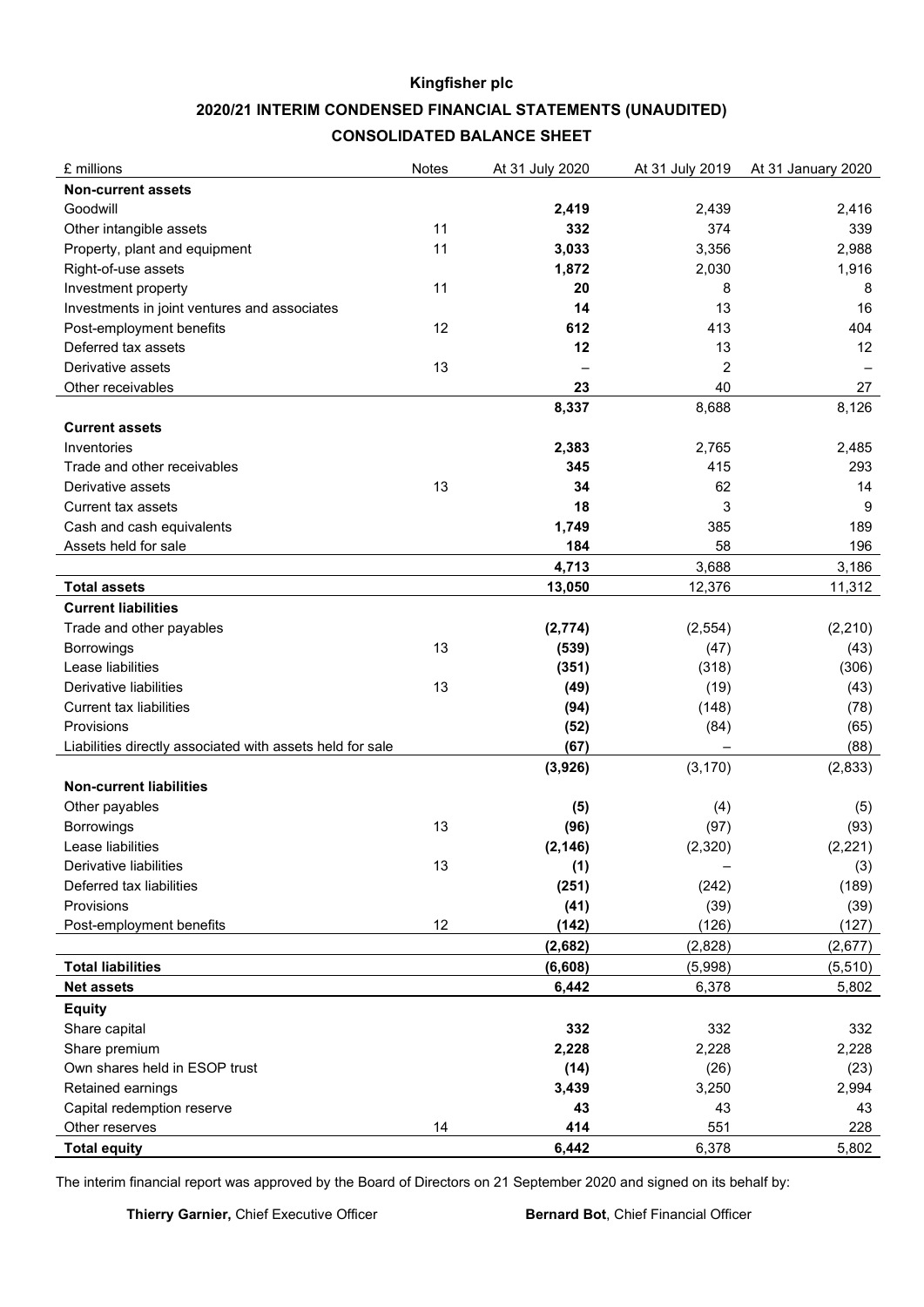# **Kingfisher plc 2020/21 INTERIM CONDENSED FINANCIAL STATEMENTS (UNAUDITED) CONSOLIDATED CASH FLOW STATEMENT**

| £ millions                                                         | Notes | Half year ended<br>31 July 2020 | Half year ended<br>31 July 2019 | Year ended<br>31 January 2020 |
|--------------------------------------------------------------------|-------|---------------------------------|---------------------------------|-------------------------------|
| <b>Operating activities</b>                                        |       |                                 |                                 |                               |
| Cash generated by operations                                       | 15    | 1,412                           | 613                             | 1,052                         |
| Income tax paid                                                    |       | (80)                            | (34)                            | (155)                         |
| Net cash flows from operating activities                           |       | 1,332                           | 579                             | 897                           |
| <b>Investing activities</b>                                        |       |                                 |                                 |                               |
| Purchase of property, plant and equipment and<br>intangible assets |       | (87)                            | (163)                           | (342)                         |
| Disposal of property, plant and equipment, investment              |       |                                 |                                 |                               |
| property, assets held for sale and intangible assets               |       | $\mathbf{2}$                    | 125                             | 188                           |
| Interest received                                                  |       | 3                               | 6                               | 12                            |
| Interest element of lease rental receipts                          |       | 1                               | 1                               | 1                             |
| Principal element of lease rental receipts                         |       | $\overline{2}$                  | 2                               | 5                             |
| Advance payments on right-of-use assets                            |       | (1)                             |                                 | (3)                           |
| Advance receipts on right-of-use assets                            |       | $\overline{2}$                  |                                 |                               |
| Dividends received from joint ventures and associates              |       |                                 | 2                               | 1                             |
| Net cash flows used in investing activities                        |       | (78)                            | (27)                            | (138)                         |
| <b>Financing activities</b>                                        |       |                                 |                                 |                               |
| Interest paid                                                      |       | (14)                            | (13)                            | (35)                          |
| Interest element of lease rental payments                          |       | (79)                            | (82)                            | (165)                         |
| Principal element of lease rental payments                         |       | (136)                           | (158)                           | (319)                         |
| Repayment of bank loans                                            |       | (1)                             | (1)                             | (1)                           |
| Issue of fixed term debt                                           | 16    | 1,950                           |                                 |                               |
| Repayment of fixed term debt                                       | 16    | (1, 461)                        |                                 |                               |
| Purchase of own shares for ESOP trust                              |       |                                 | (10)                            | (10)                          |
| Ordinary dividends paid to equity shareholders of the              |       |                                 |                                 |                               |
| Company                                                            | 10    |                                 | (157)                           | (227)                         |
| Net cash flows from financing activities                           |       | 259                             | (421)                           | (757)                         |
| Net increase in cash and cash equivalents                          |       | 1,513                           | 131                             | $\overline{2}$                |
| Cash and cash equivalents at beginning of period                   |       | 195                             | 229                             | 229                           |
| Exchange differences                                               |       | 56                              | 25                              | (36)                          |
| Cash and cash equivalents at end of period                         |       | 1,764                           | 385                             | 195                           |

Cash and cash equivalents at the end of the period include £15m of cash included within assets held for sale on the balance sheet (2019/20: £nil). Cash and cash equivalents at 31 January 2020 include £6m of cash included within assets held for sale on the balance sheet.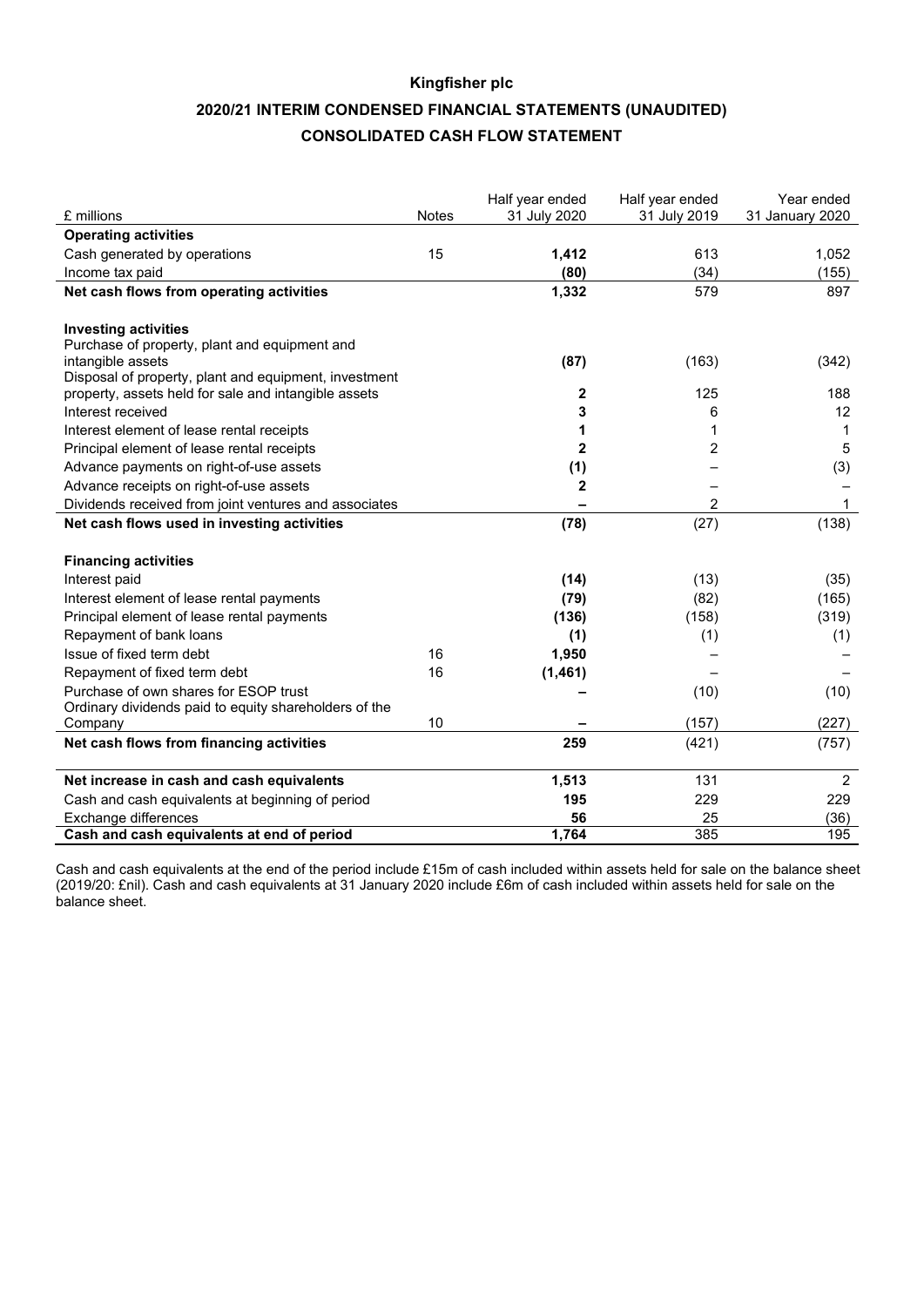# **Kingfisher plc 2020/21 INTERIM CONDENSED FINANCIAL STATEMENTS (UNAUDITED) NOTES TO THE CONDENSED CONSOLIDATED FINANCIAL STATEMENTS**

## **1. General information**

Kingfisher plc ('the Company'), its subsidiaries, joint ventures and associates (together 'the Group') supply home improvement products and services through a network of retail stores and other channels, located mainly in the United Kingdom and continental Europe.

The Company is incorporated in England and Wales, United Kingdom, and is listed on the London Stock Exchange. The address of its registered office is 3 Sheldon Square, Paddington, London W2 6PX.

The interim financial report does not comprise statutory accounts within the meaning of section 434 of the Companies Act 2006. Audited statutory accounts for the year ended 31 January 2020 were approved by the Board of Directors on 16 June 2020 and delivered to the Registrar of Companies. The report of the auditors on those accounts was unqualified, did not contain an emphasis of matter paragraph and did not contain any statement under sections 498(2) or (3) of the Companies Act 2006. The interim financial report has been reviewed, not audited, and was approved by the Board of Directors on 21 September 2020.

## **2. Basis of preparation**

The interim financial report for the six months ended 31 July 2020 ('the half year') has been prepared in accordance with the Disclosure and Transparency Rules of the Financial Conduct Authority and with IAS 34, 'Interim Financial Reporting', as adopted by the European Union. It should be read in conjunction with the annual financial statements for the year ended 31 January 2020, which have been prepared in accordance with International Financial Reporting Standards ('IFRS') as adopted by the European Union. The consolidated income statement and related notes represent results for continuing operations, there being no discontinued operations in the periods presented. Where comparatives are given, '2019/20' refers to the six months ended 31 July 2019.

## *Going concern*

Based on the Group's liquidity position and cash flow projections, including a forward looking Covid-19 scenario, the Directors have a reasonable expectation that the Company and the Group have adequate resources to continue in operational existence for the foreseeable future and they continue to adopt the going concern basis of accounting in preparing the condensed consolidated financial statements for the half year ended 31 July 2020.

This assessment is considered to be a critical accounting judgement and further details, including the analysis performed and conclusions reached, are set out below.

#### *Overview*

In determining whether the Group's accounts can be prepared on a going concern basis, the Directors considered the Group's business activities together with factors likely to affect its performance and financial position.

These factors included governments' categorisation, under Covid-19 regulations, of the Group's activities as 'essential' in its largest markets, actual trading performance over the past six months, expectations on the future economic environment, the impact of mitigation actions, available liquidity as well as the other principal risks associated with the business's ongoing operations.

The key judgements in relation to this assessment are the likelihood and impact of a potential resurgence of the Covid-19 pandemic as a result of physical distancing measures being relaxed, the reinstatement of selective containment measures by governments and the more durable impact of Covid-19 on the wider economy and household spending in the markets in which the Group operates. In informing these judgements, the Directors considered the Group's trading performance during the different phases of the pandemic, the mitigating actions available, the current outlook for the business in addition to an unlikely future Covid-19 worst case scenario, and finally two 'reverse stress test' scenarios.

#### *Business and financial impact*

Following the outbreak of the Covid-19 pandemic in Europe in March 2020, stores were closed for customer browsing and in-store purchasing in the UK, France, Spain and Russia and subject to stricter social distancing rules in Poland and Romania, resulting in a decline of Group like-for-like sales of 24.8% in Q1 (February to April). After a period of trialling alternative operating models and introducing safe operating procedures, nearly all stores were reopened by the middle of May. Trading since reopening has been consistently strong across all categories, with Group Q2 (May to July) like-for-like sales growth of 19.5%.

The re-imposition of restrictive measures following local Covid-19 outbreaks, such as in the Leicester area in the UK, has not had any meaningful negative impact on trading, with stores in the affected regions remaining open and continuing to trade strongly. The designation as an 'essential retailer' in the Group's largest markets, the successful operation of stores while adhering to social distancing and safety procedures even after the re-introduction of stricter control measures, indicate that the Group would be able to mitigate the negative impact on sales of stricter confinement rules that could be re-introduced in the event of a more widespread resurgence of the virus. The Group's net cash outflow, representing the net change in cash at bank excluding physical cash in tills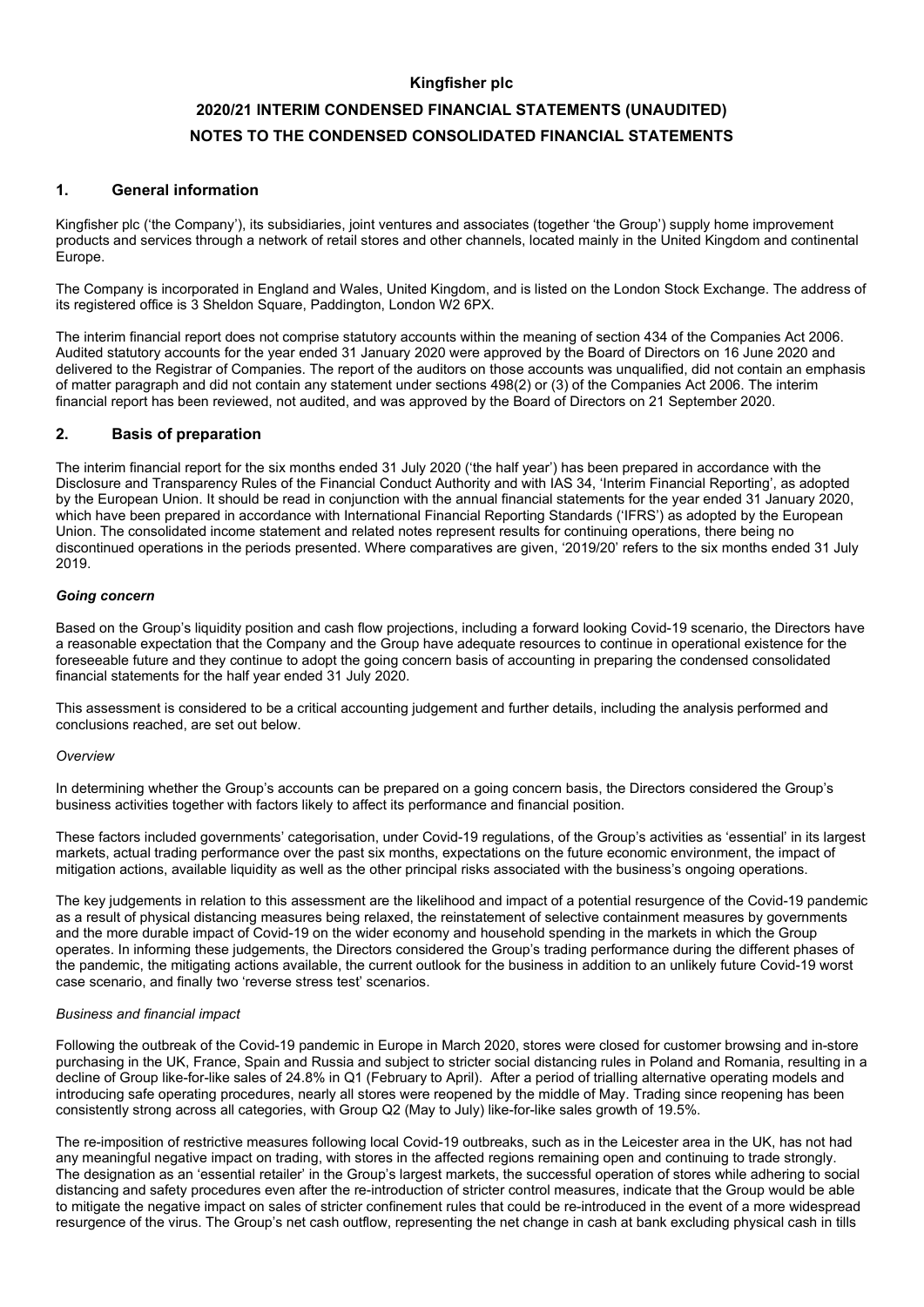and cash in transit and excluding drawdown on Revolving Credit Facilities (RCFs), from 1 February up to the first week of May was c.£250m. This reflected negative sales over the preceding seven weeks, along with significant payments to suppliers during this period for orders made prior to the Covid-19 crisis. This net cash outflow was more than offset by renewed strong sales and associated working capital recovery since the third week of May. The net cash flow from 1 February to 31 July was £1,025m (see note 16).

While trading continues to be exceptionally strong on a year on year basis since early May, in forming their outlook on future financial performance, the Directors considered the normalisation of store traffic and average spend levels, the risk of higher business volatility and the negative impact of the general economic environment on household and trade spend. The Directors also considered that the business would continue to benefit from continued cost reduction measures, lower levels of investment and an ongoing focus on working capital.

### *Forward looking Covid-19 scenarios*

In addition to their outlook for the financial performance of the Group, the Directors also reviewed an updated downside 'worst case' scenario for Covid-19, assuming a more widespread resurgence of the pandemic as of mid-September. This Covid-19 worst case scenario assumes the re-imposition of stricter local confinement rules affecting individual geographic regions representing one-third of the Group's stores in each country for a period of 4 weeks, with all stores in a country impacted over a twelve week period. During the stricter lockdown period, stores are assumed to see a reduction in sales of between 25% and 35%. Following the lifting of local lockdown restrictions, trading is modelled to recover to slightly negative sales growth levels over a period of 8 weeks. The Covid-19 worst case scenario would result in approximately £700m lower sales compared to the original budget for 2020/21 over the 12 months going concern period. Given current trading and expectations for the business, the Directors believe that this scenario reflects an unlikely worst case outcome for the Group.

Further downside sensitivities were applied to the Covid-19 scenario. These sensitivities considered both the length of time during which strict social distancing measures would be in place and increased the extent of the impact on sales. In particular, the Directors reviewed two reverse stress test scenarios that model the decline in sales that the Group would be able to absorb before requiring additional sources of financing, over and above what is currently guaranteed. The two scenarios modelled different assumptions on the length and extent of the impact on sales. The decline in sales would be around £3 billion over a 12 month period in both reverse stress test scenarios compared to the original budget for 2020/21. The financing sources used in these scenarios would be the c.£540m term facility with three French banks and, for a limited time, part of the Group's RCFs that contain a financial covenant. If such a scenario would occur, the Group would take additional mitigating actions, including further initiatives on cost and cash, drawing on the Bank of England's Covid Corporate Financing Facility (CCFF) for which it is eligible for an amount up to £600m, and negotiating a waiver or amendment of the financial covenant of its RCFs and term loan.

These reverse stress test scenarios, including the events that could lead to them, were considered to be remote.

#### *Mitigating actions*

The mitigating actions available to the Group, either already utilised or which could be (re)implemented are as follows:

- Cost savings, including through store operating efficiencies (adjustment of store variable costs, maintenance and store opening hours), reduction in discretionary costs (marketing and advertising, consumables and other GNFR spend, travel) and freezing of pay and recruitment;
- Reducing inventory purchases by adjusting purchasing plans beyond the automatic reductions from lower sales;
- Limiting capital expenditure to the minimum required under contractual or legal obligations or for health and safety purposes; • Optimising working capital by negotiating longer payment terms for rental and supplier payments, while continuing to pay all
- suppliers in full and according to contractual payment terms; • Benefiting from government support programmes as far as these are maintained or re-introduced; and
- Cease dividend payments.

#### *Financing actions*

The Group commenced the year as at 1 February 2020, with cash and cash equivalents (including amounts held for sale) of £195m.

To further protect the Group against extended lockdown measures and deeper periods of disruption than anticipated, the Group secured access to additional funding arrangements.

On 18 May 2020, the Group drew on a €600m (c.£540m) term facility with three French banks in support of its operations in France. This loan is guaranteed at 80% by the French State ('Prêt garanti par l'État') and has a maturity of one year, extendable for up to five years.

The Group also confirmed its eligibility under the Bank of England's CCFF and on 12 June 2020 issued 11-month Commercial Paper for £600m under this programme, the maximum amount under its allocated issuer limit. These funds were fully repaid on 23 July 2020. Due to the terms of eligibility of the CCFF programme, the Group is unable to rely on eligibility alone in its going concern assessment. Access to this facility was not therefore included in the reverse stress test assessments described above.

The Group has also agreed an additional RCF of £250m with a syndicate of its relationship banks. This facility is currently undrawn and expires in May 2021.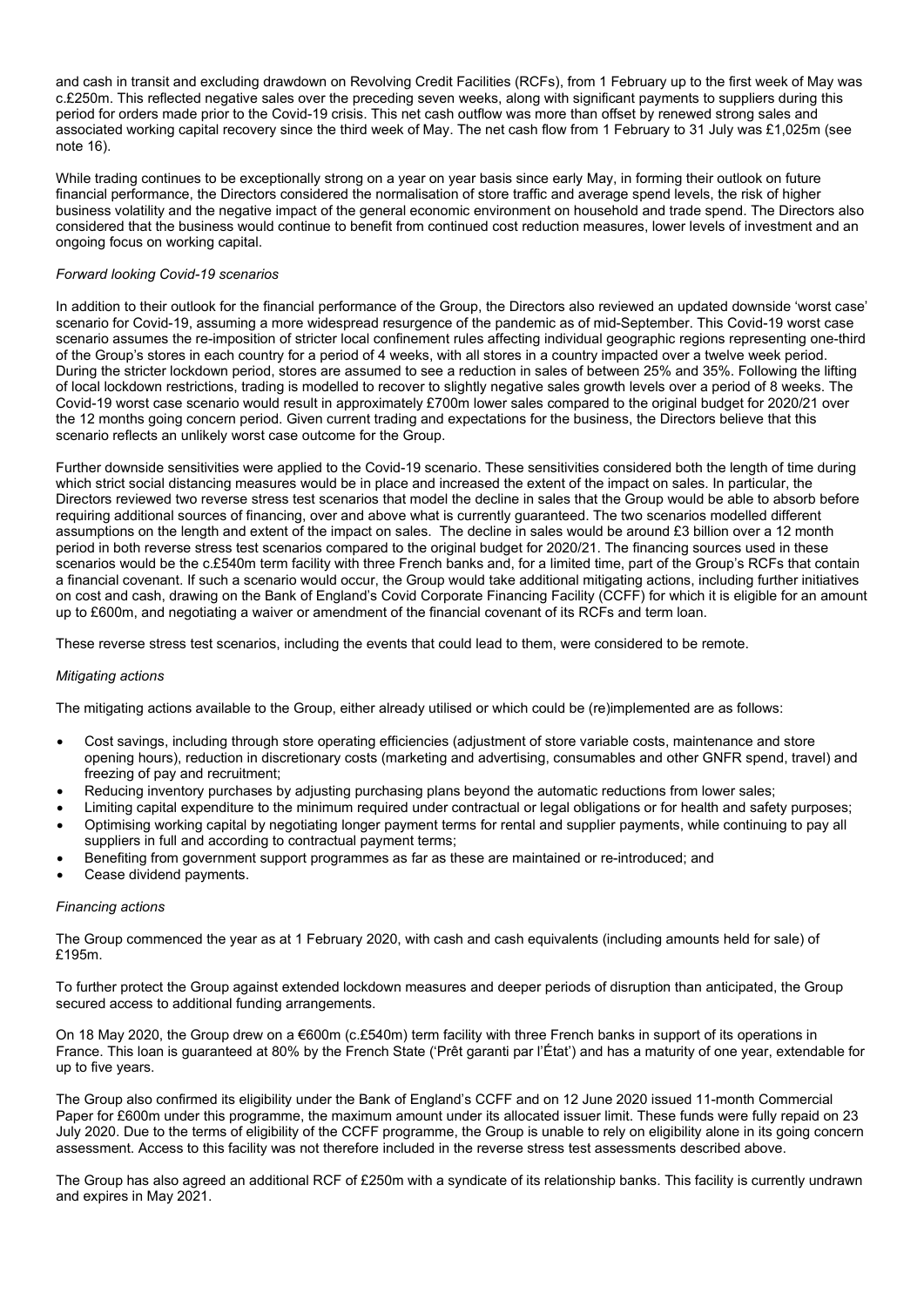These additional funding arrangements complement the already available two RCFs totalling £775m, which expire in March 2022 (£225m) and August 2022 (£550m). Most banks participating in the RCF expiring in August 2022 have agreed to an extension to August 2023, with £493m available until then. The two RCFs are currently undrawn.

While the Directors do not believe that this additional liquidity is needed even under the worst case Covid-19 scenario, the additional liquidity could be required should the negative impact of the pandemic on trading conditions be significantly more prolonged or severe than those modelled in the reverse stress tests.

The Group has a number of financing facilities, including the three RCFs, that require the Group to maintain an interest cover ratio that is tested semi-annually. The terms of these financing facilities require that the ratio of Group operating profit (excluding exceptional items) to net interest payable (excluding interest on IFRS 16 lease liabilities) must be no less than 3:1 for the preceding 12 months as at the half and full year ends. At the date of this report, the Group is in compliance with its financial covenant and expects to remain compliant even under the forecast Covid-19 worst case scenario over the going concern period.

As a result of the strong sales since the beginning of May and the drawings under the French Government facility, the Group had cash and cash equivalents (including amounts held for sale) of £1,764m at 31 July 2020. At 18 September 2020 the Group had access to over £3.7bn in total liquidity, including cash and cash equivalents of c.£2.1bn and eligibility to access over £1.6bn of funding under the CCFF and RCFs.

#### *Going concern basis*

Considering the above, the Directors have a reasonable expectation that the Company and the Group have adequate resources to continue in operational existence for the foreseeable future. For these reasons, the Directors consider it appropriate for the Group to continue to adopt the going concern basis of accounting in preparing the condensed consolidated financial statements for the half year ended 31 July 2020. Should the impact of the pandemic be more prolonged or severe than currently forecast by the Directors under the reverse stress test scenarios, the Group would need to implement additional operational or financial measures.

### *New and amended accounting standards*

New standards, amendments and interpretations are in issue and effective for the Group's financial year ended 31 January 2021, but they do not have a material impact on the interim financial report.

### *Principal rates of exchange against Sterling*

|                |         | Half year ended 31 July 2020 |         | Half year ended 31 July 2019 | Year ended 31 January 2020 |          |
|----------------|---------|------------------------------|---------|------------------------------|----------------------------|----------|
|                | Average | Period end                   | Average | Period end                   | Average                    | Year end |
|                | rate    | rate                         | rate    | rate                         | rate                       | rate     |
| Euro           | 1.13    | 1.11                         | 1.14    | 1.10                         | 1.14                       | 1.19     |
| US Dollar      | 1.25    | 1.31                         | 1.29    | 1.22                         | 1.28                       | 1.32     |
| Polish Zloty   | 5.03    | 4.90                         | 4.90    | 4.70                         | 4.91                       | 5.11     |
| Romanian Leu   | 5.46    | 5.37                         | 5.42    | 5.19                         | 5.44                       | 5.69     |
| Russian Rouble | 89.25   | 97.48                        | 83.14   | 77.46                        | 82.13                      | 84.48    |

## *Risks and uncertainties*

The principal risks and uncertainties to which the Group is exposed are set out on pages 36-45 of the Kingfisher plc Annual Report and Accounts for the year ended 31 January 2020. These have been reviewed as part of the Group's half year procedures and are listed in the Financial Review.

### *Use of non-GAAP measures*

In the reporting of financial information, the Group uses certain measures that are not required under IFRS, the generally accepted accounting principles ('GAAP') under which the Group reports. Kingfisher believes that retail profit, adjusted pre-tax profit, adjusted effective tax rate, and adjusted earnings per share provide additional useful information on performance and trends to shareholders. These and other non-GAAP measures (also known as 'Alternative Performance Measures'), such as net debt, are used by Kingfisher for internal performance analysis and incentive compensation arrangements for employees. The terms 'retail profit', 'exceptional items', 'adjusted', 'adjusted effective tax rate' and 'net debt' are not defined terms under IFRS and may therefore not be comparable with similarly titled measures reported by other companies. They are not intended to be a substitute for, or superior to, GAAP measures.

Retail profit is defined as continuing operating profit before central costs, the Group's share of interest and tax of joint ventures and associates, and exceptional items. Central costs principally comprise the costs of the Group's head office before exceptional items. The separate reporting of exceptional items, which are presented as exceptional within their relevant income statement category, include items which by virtue of their size and/or nature, do not reflect the Group's ongoing trading performance. The principal items which are included as exceptional items are:

- non-trading items included in operating profit such as profits and losses on the disposal, closure, exit or impairment of subsidiaries, joint ventures, associates and investments which do not form part of the Group's ongoing trading activities;
- profits and losses on the disposal of properties and significant write-downs of goodwill and other assets;
- the costs of significant restructuring and incremental acquisition integration costs; and
- significant one-off tax settlements and provision charges/releases and the tax effects of other exceptional items.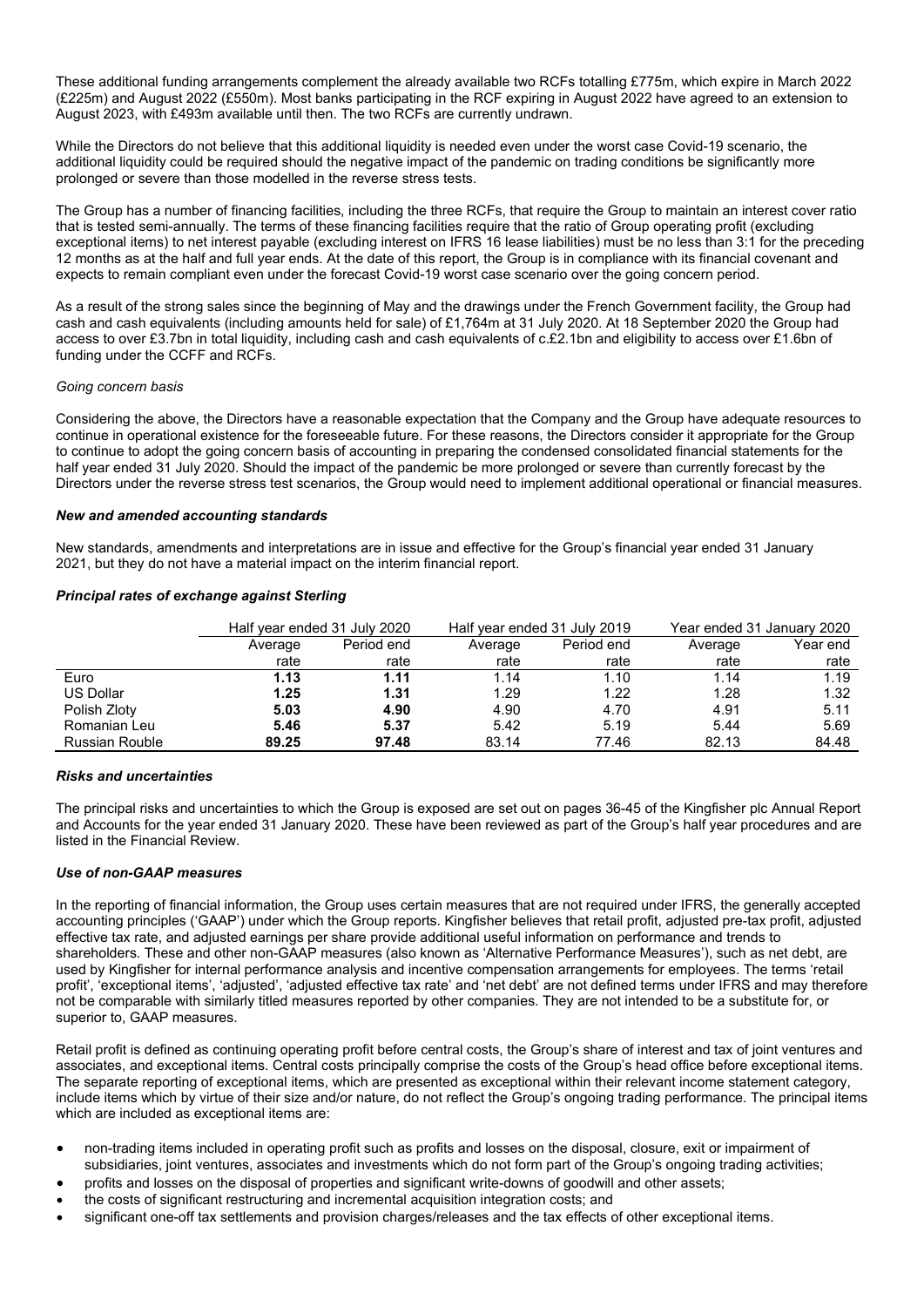The term 'adjusted' refers to the relevant measure being reported for continuing operations excluding exceptional items, exchange differences on lease liabilities, financing fair value remeasurements, related tax items and prior year tax items (including the impact of changes in tax rates on deferred tax). Exchange differences on lease liabilities represent the income statement impact of translating lease liabilities denominated in non-functional currencies (e.g. a dollar-denominated lease in Russia) which are not able to be designated as net investment hedges. Financing fair value remeasurements represent changes in the fair value of financing derivatives, excluding interest accruals, offset by fair value adjustments to the carrying amount of borrowings and other hedged items under fair value hedge relationships. Financing derivatives are those that relate to hedged items of a financing nature.

The adjusted effective tax rate is calculated as continuing income tax expense excluding tax on exceptional items and adjustments in respect of prior years and the impact of changes in tax rates on deferred tax, divided by continuing profit before taxation excluding exceptional items. The exclusion of items relating to prior years, and those not in the ordinary course of business, helps provide a better indication of the Group's ongoing rate of tax.

Net debt comprises lease liabilities, borrowings and financing derivatives (excluding accrued interest) less cash and cash equivalents and short-term deposits, including such balances classified as held for sale.

The Group no longer reports profits on an 'underlying' basis, with the single 'adjusted' measure now judged by management to be a better and simpler reflection of business performance. The term 'underlying' previously referred to the relevant adjusted measure being reported before non-exceptional transformation costs ('transformation P&L costs'). Non-exceptional transformation costs previously represented the additional costs that arose only as a result of the transformation plan launched in 2016/17, which either because of their nature or the length of the period over which they were incurred were not considered as exceptional items. As a result, half year 2019/20 'Retail profit' and 'Central costs' comparatives have been restated to include their respective share of costs previously reported as nonexceptional transformation costs (see note 4). Note that the 'adjusted' performance measures are unaffected by this change.

A further restatement of half year 2019/20 comparatives has been performed for the reallocation of certain central support costs between operating segments, which has also impacted their reported retail profits (see note 4).

## **3. Accounting policies**

The accounting policies adopted are consistent with those of the annual financial statements for the year ended 31 January 2020, as described in note 2 of those financial statements, except where set out below. The critical accounting estimates and judgements are set out in note 3 of the annual financial statements for the year ended 31 January 2020 and remain unchanged.

Taxes on income for interim periods are accrued using the best estimate of the effective tax rate that would be applicable to expected total annual earnings.

Government grant income is recognised in the Income Statement over the periods necessary to match the benefit of the credit with the costs for which it is intended to compensate. The grant is only recognised when there is reasonable assurance that the Group will comply with the conditions attaching to it and that the grant will be received. Grant income is recorded as a deduction to the related expense, where the expense has been incurred in the same period as the grant income received.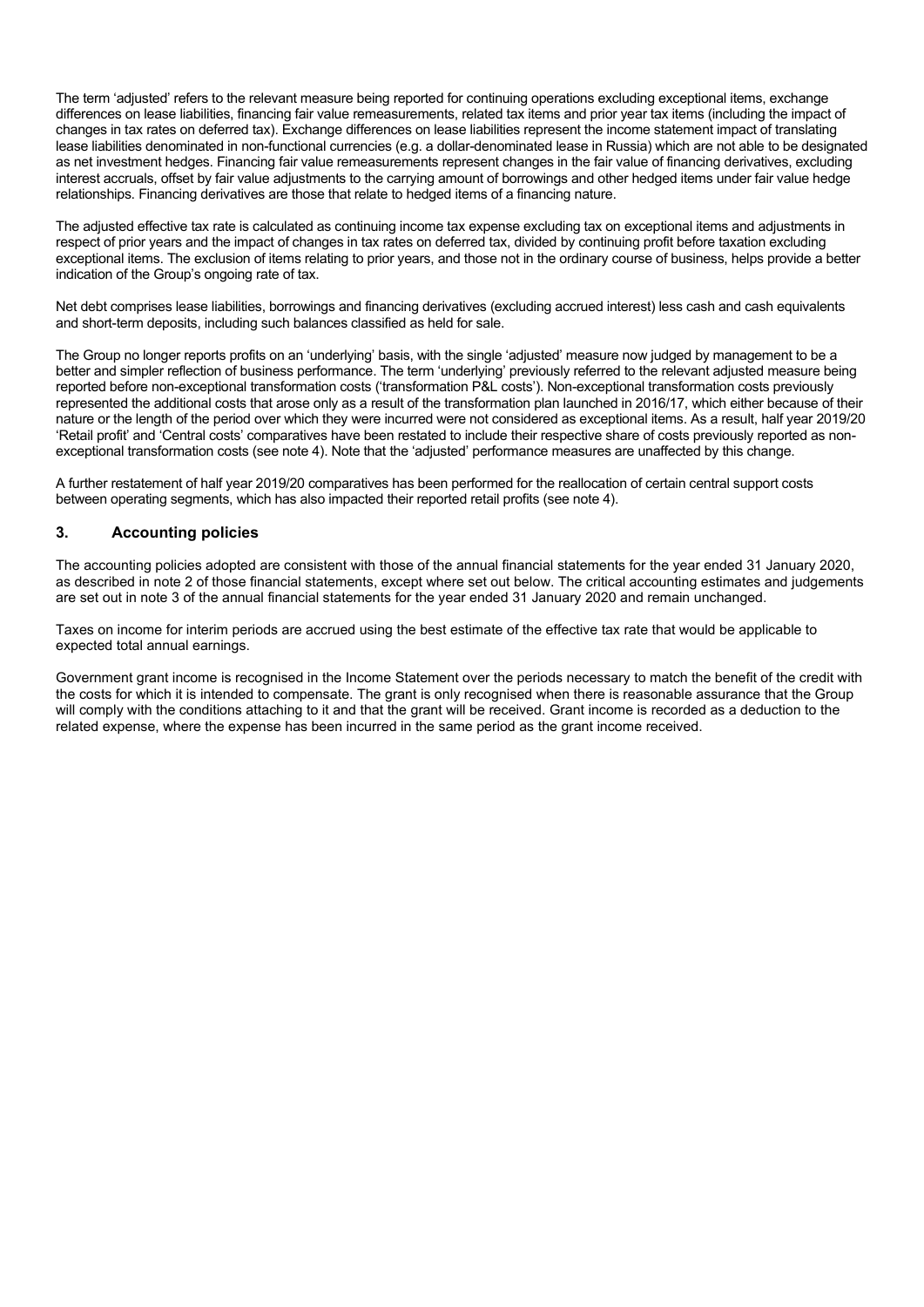# **4. Segmental analysis**

## **Income statement**

|                                                            |              |        |        | Half year ended 31 July 2020 |       |  |  |
|------------------------------------------------------------|--------------|--------|--------|------------------------------|-------|--|--|
|                                                            |              |        |        | Other International          |       |  |  |
| £ millions                                                 | UK & Ireland | France | Poland | Other                        | Total |  |  |
| <b>Sales</b>                                               | 2,753        | 2,028  | 783    | 357                          | 5,921 |  |  |
| <b>Retail profit</b>                                       | 411          | 63     | 74     | (15)                         | 533   |  |  |
| Central costs                                              |              |        |        |                              | (28)  |  |  |
| Share of interest and tax of joint ventures and associates |              |        |        |                              | (2)   |  |  |
| <b>Exceptional items</b>                                   |              |        |        |                              | (17)  |  |  |
| <b>Operating profit</b>                                    |              |        |        |                              | 486   |  |  |
| Net finance costs                                          |              |        |        |                              | (88)  |  |  |
| <b>Profit before taxation</b>                              |              |        |        |                              | 398   |  |  |

|                                                                               | Half year ended 31 July 2019 restated (see below) |        |                     |       |       |
|-------------------------------------------------------------------------------|---------------------------------------------------|--------|---------------------|-------|-------|
|                                                                               |                                                   |        | Other International |       |       |
| £ millions                                                                    | UK & Ireland                                      | France | Poland              | Other | Total |
| <b>Sales</b>                                                                  | 2.655                                             | 2.158  | 753                 | 431   | 5,997 |
| <b>Retail profit</b>                                                          | 279                                               | 112    | 81                  | (18)  | 454   |
| Central costs                                                                 |                                                   |        |                     |       | (29)  |
| Share of interest and tax of joint ventures and associates                    |                                                   |        |                     |       |       |
| before exchange differences on lease liabilities                              |                                                   |        |                     |       | (5)   |
| Exchange differences on lease liabilities of joint ventures<br>and associates |                                                   |        |                     |       |       |
| Exceptional items                                                             |                                                   |        |                     |       | (93)  |
| <b>Operating profit</b>                                                       |                                                   |        |                     |       | 328   |
| Net finance costs                                                             |                                                   |        |                     |       | (83)  |
| <b>Profit before taxation</b>                                                 |                                                   |        |                     |       | 245   |

|                                                            |              |        |                     | Year ended 31 January 2020 |        |  |  |
|------------------------------------------------------------|--------------|--------|---------------------|----------------------------|--------|--|--|
|                                                            |              |        | Other International |                            |        |  |  |
| £ millions                                                 | UK & Ireland | France | Poland              | Other                      | Total  |  |  |
| <b>Sales</b>                                               | 5,112        | 4,082  | 1,461               | 858                        | 11,513 |  |  |
| <b>Retail profit</b>                                       | 499          | 164    | 151                 | (28)                       | 786    |  |  |
| Central costs                                              |              |        |                     |                            | (62)   |  |  |
| Share of interest and tax of joint ventures and associates |              |        |                     |                            | (7)    |  |  |
| <b>Exceptional items</b>                                   |              |        |                     |                            | (434)  |  |  |
| <b>Operating profit</b>                                    |              |        |                     |                            | 283    |  |  |
| Net finance costs                                          |              |        |                     |                            | (180)  |  |  |
| <b>Profit before taxation</b>                              |              |        |                     |                            | 103    |  |  |

## *Reallocation of central support costs and transformation P&L costs*

In recent years the Group has developed its offer, sourcing and supply chain organisations. The services and benefits provided to each of Kingfisher's retail banners have evolved over time. Consequently, management updated its assessment of how the Group's centrally-incurred costs are most appropriately allocated across the businesses in 2019/20.

Although neutral at a Group Retail profit level, this has resulted in a change to Retail profit by geography for 2019/20, with the principal effect of more costs being allocated to Poland and less to the UK & Ireland.

As set out in note 2, the 2019/20 half year comparatives have also been restated for the reallocation of Transformation P&L costs to Retail profit and Central costs. This has reduced the reported segment Retail profits and increased reported Central costs. The impacts of the reallocation of central support costs and Transformation P&L costs on the 2019/20 half year segmental analysis income statement comparatives are set out below: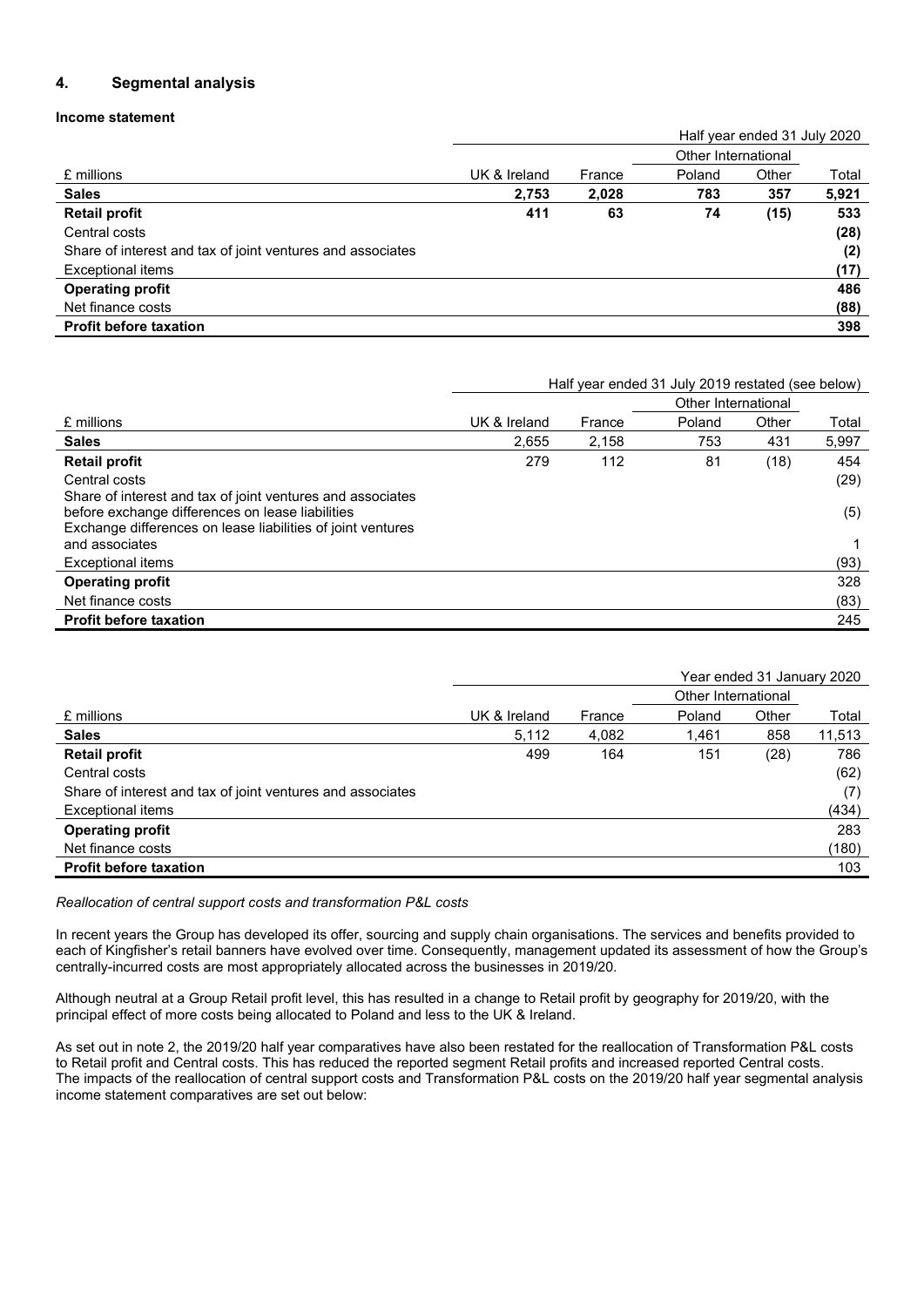|                                                             |               |                 |                | Half year ended 31 July 2019 |
|-------------------------------------------------------------|---------------|-----------------|----------------|------------------------------|
|                                                             |               | Impact of       | Impact of      |                              |
|                                                             |               | central support | transformation |                              |
|                                                             | As previously | cost            | P&L cost       |                              |
| £ millions                                                  | reported      | reallocation    | reallocation   | Restated                     |
| <b>Sales</b>                                                | 5,997         |                 |                | 5,997                        |
| UK & Ireland                                                | 277           |                 | (5)            | 279                          |
| France                                                      | 114           |                 | (3)            | 112                          |
| Poland                                                      | 88            | (6)             | (1)            | 81                           |
| Other                                                       | (13)          | (2)             | (3)            | (18)                         |
| <b>Retail profit</b>                                        | 466           |                 | (12)           | 454                          |
| Central costs                                               | (25)          |                 | (4)            | (29)                         |
| Share of interest and tax of joint ventures and associates  |               |                 |                |                              |
| before exchange differences on lease liabilities            | (5)           |                 |                | (5)                          |
| Exchange differences on lease liabilities of joint ventures |               |                 |                |                              |
| and associates                                              |               |                 |                |                              |
| Exceptional items                                           | (93)          |                 |                | (93)                         |
| Transformation P&L costs before exceptional items           | (16)          |                 | 16             |                              |
| <b>Operating profit</b>                                     | 328           |                 |                | 328                          |
| Net finance costs                                           | (83)          |                 |                | (83)                         |
| <b>Profit before taxation</b>                               | 245           |                 |                | 245                          |

### **Balance sheet**

|                       |              |        |                     |       | At 31 July 2020 |
|-----------------------|--------------|--------|---------------------|-------|-----------------|
|                       |              |        | Other International |       |                 |
| £ millions            | UK & Ireland | France | Poland              | Other | Total           |
| <b>Segment assets</b> | 2,722        | 1,553  | 875                 | 399   | 5,549           |
| Central liabilities   |              |        |                     |       | (149)           |
| Goodwill              |              |        |                     |       | 2,419           |
| Net debt              |              |        |                     |       | (1, 377)        |
| <b>Net assets</b>     |              |        |                     |       | 6,442           |

|                       |              |        |                     |       | At 31 July 2019 |
|-----------------------|--------------|--------|---------------------|-------|-----------------|
|                       |              |        | Other International |       |                 |
| £ millions            | UK & Ireland | France | Poland              | Other | Total           |
| <b>Segment assets</b> | 3,083        | 1,858  | 867                 | 677   | 6,485           |
| Central liabilities   |              |        |                     |       | (162)           |
| Goodwill              |              |        |                     |       | 2,439           |
| Net debt              |              |        |                     |       | (2, 384)        |
| <b>Net assets</b>     |              |        |                     |       | 6,378           |

# At 31 January 2020

|                       |              |        | Other International |       |          |
|-----------------------|--------------|--------|---------------------|-------|----------|
| £ millions            | UK & Ireland | France | Poland              | Other | Total    |
| <b>Segment assets</b> | 2,989        | 1,715  | 855                 | 488   | 6,047    |
| Central liabilities   |              |        |                     |       | (135)    |
| Goodwill              |              |        |                     |       | 2,416    |
| Net debt              |              |        |                     |       | (2, 526) |
| <b>Net assets</b>     |              |        |                     |       | 5,802    |

The operating segments disclosed above are based on the information reported internally to the Board of Directors and Group Executive, representing the geographical areas in which the Group operates. The Group only has one business segment, being the supply of home improvement products and services. The majority of the sales in each geographical area are derived from in-store sales of products.

The 'Other International' segment consists of Poland, Iberia, Russia, Romania, the joint venture Koçtaş in Turkey and, in the prior year, Germany. Poland has been shown separately due to its significance.

Central costs principally comprise the costs of the Group's head office. Central liabilities comprise unallocated head office and other central items including central assets, pensions, insurance, interest and tax.

The Group's sales, although generally not highly seasonal on a half yearly basis, do increase over the Easter period and during the summer months leading to slightly higher sales usually being recognised in the first half of the year. However due to uncertainty around the impact of Covid-19 on current trading performance, the phasing of sales is less predictable.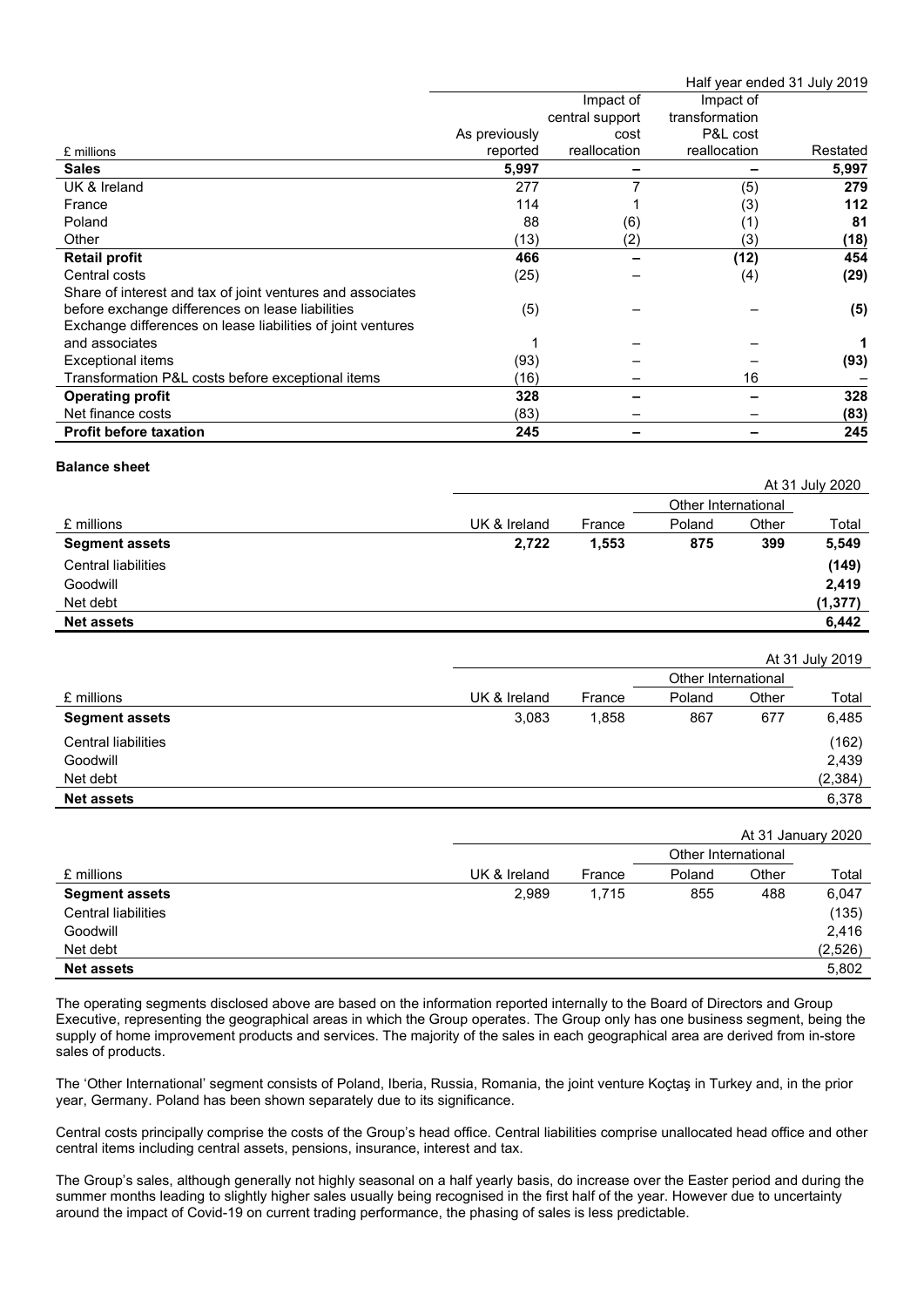# **5. Exceptional items**

| £ millions                                        | Half year ended<br>31 July 2020 | Half year ended<br>31 July 2019 | Year ended<br>31 January 2020 |
|---------------------------------------------------|---------------------------------|---------------------------------|-------------------------------|
| Included within selling and distribution expenses |                                 |                                 |                               |
| Impairments of Russia assets and other exit costs | (27)                            | (26)                            | (130)                         |
| UK & Ireland and continental Europe restructuring |                                 | (68)                            | (67)                          |
| Impairments of Romania assets                     |                                 |                                 | (39)                          |
| Store asset write-downs                           |                                 |                                 | (118)                         |
| IT asset write-downs and related costs            |                                 |                                 | (44)                          |
|                                                   | (27)                            | (94)                            | (398)                         |
| Included within administrative expenses           |                                 |                                 |                               |
| Release of B&Q China disposal warranty liability  | 10                              |                                 |                               |
| Transformation exceptional costs                  |                                 |                                 | (8)                           |
| Penalties on French Tax Authority settlement      |                                 |                                 | (17)                          |
| France business tax                               |                                 |                                 | (26)                          |
|                                                   | 10                              |                                 | (51)                          |
| Included within other income/expenses             |                                 |                                 |                               |
| Profit on disposal of properties                  |                                 |                                 | 15                            |
|                                                   | -                               |                                 | 15                            |
| Included within net finance costs                 |                                 |                                 |                               |
| Interest on French Tax Authority settlement       |                                 |                                 | (7)                           |
|                                                   |                                 |                                 | (7)                           |
| <b>Exceptional items before tax</b>               | (17)                            | (93)                            | (441)                         |
| French Tax Authority settlement                   |                                 |                                 | (51)                          |
| Other exceptional tax items                       | 4                               | 19                              | 92                            |
| <b>Exceptional items</b>                          | (13)                            | (74)                            | (400)                         |

Exceptional costs of £27m have been recognised in the current year relating to the exit of Russia, predominately relating to additional impairments that reflect the performance during the period and the anticipated net proceeds under the planned sale. The Group announced the decision to exit Russia in November 2018 and the business was classified as held for sale in January 2020.

A £14m liability that was held in relation to warranties as part of the B&Q China disposal in 2014 has been released in the period following the expiry of the warranty claims period. Of this amount, £10m has been recognised within administrative expenses and £4m has been recognised within other exceptional tax items.

Refer to note 5 of the 2019/20 interim and annual accounts for further details on exceptional items for the half year ended 31 July 2019 and the year ended 31 January 2020 respectively.

# **6. Net finance costs**

| £ millions                                              | Half year ended<br>31 July 2020 | Half year ended<br>31 July 2019 | Year ended<br>31 January 2020 |
|---------------------------------------------------------|---------------------------------|---------------------------------|-------------------------------|
| Bank overdrafts and bank loans                          | (8)                             | (10)                            | (22)                          |
| Fixed term debt                                         | (7)                             | (2)                             | (4)                           |
| Lease liabilities                                       | (79)                            | (82)                            | (165)                         |
| Capitalised interest                                    |                                 |                                 | 3                             |
| Other interest payable                                  | (1)                             |                                 | (3)                           |
| Exceptional interest on French Tax Authority settlement |                                 |                                 | (7)                           |
| <b>Finance costs</b>                                    | (94)                            | (93)                            | (198)                         |
|                                                         |                                 |                                 |                               |
| Cash and cash equivalents and short-term deposits       |                                 | 6                               | 10                            |
| Net interest income on defined benefit pension schemes  |                                 |                                 |                               |
| Finance lease income                                    |                                 |                                 |                               |
| <b>Finance income</b>                                   | 6                               | 10                              | 18                            |
| Net finance costs                                       | (88)                            | (83)                            | (180)                         |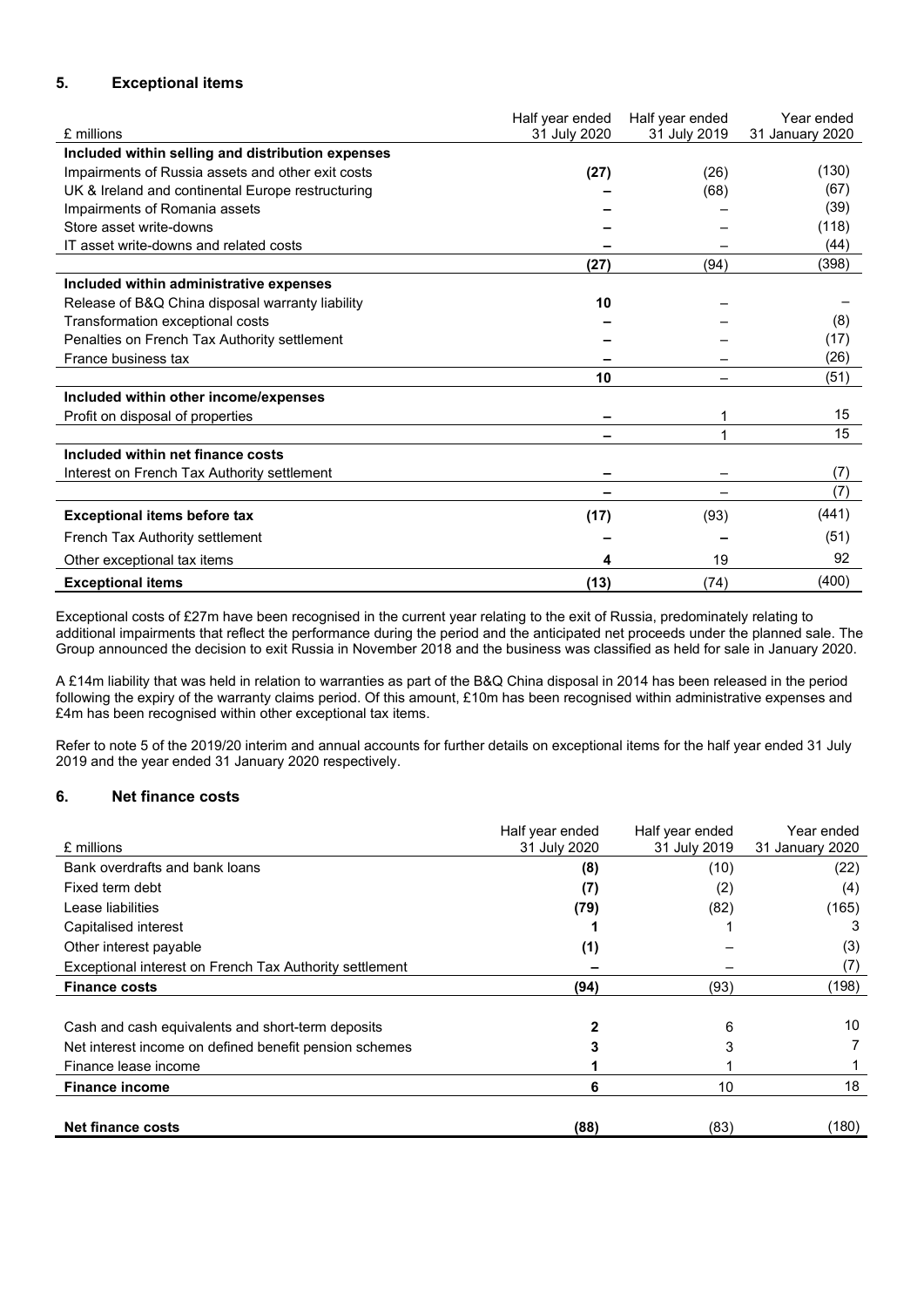# **7. Government grants**

The Group has utilised the Coronavirus Job Retention Scheme (CJRS) in the UK, 'activité partielle' relief measures in France, and similar schemes in Spain and Romania. This led to c.50% of the Group's colleagues being furloughed in April, reducing significantly to c.10% by the end of May as the Group reopened stores in the UK and France. With the exception of those who are vulnerable and/or at a higher risk of infection, all remaining colleagues in France and Romania returned from furlough on 1 June, with remaining colleagues in the UK and Spain returning on 1 July. From this date the Group decided to no longer claim under the furlough programmes in the UK and France. Furthermore, the Group will not claim the UK Job Retention Bonus announced by the UK government in late July 2020. The Group is intending to repay the UK furlough claim (c.£23m) in the second half of the year, unless any material changes in the trading environment occur.

The UK government announced in March that retail premises in England will be granted a relief from paying business rates in the 2020/21 tax year, effective from April. Similar measures have been announced by the local governments and assemblies of Scotland, Wales and Northern Ireland.

Participation in these schemes has lowered the operating costs of the Group by £100m (2019/20: £nil) in the six months to 31 July 2020.

## **8. Income tax expense**

| £ millions                                     | Half year ended<br>31 July 2020 | Half year ended<br>31 July 2019 | Year ended<br>31 January 2020 |
|------------------------------------------------|---------------------------------|---------------------------------|-------------------------------|
| UK corporation tax                             |                                 |                                 |                               |
| Current tax on profits for the period          | (81)                            | (30)                            | (57)                          |
| Adjustments in respect of prior years          |                                 |                                 | (5)                           |
|                                                | (77)                            | (30)                            | (62)                          |
| Overseas tax                                   |                                 |                                 |                               |
| Current tax on profits for the period          | (13)                            | (29)                            | (46)                          |
| Adjustments in respect of prior years          | 4                               | (2)                             | (6)                           |
|                                                | (9)                             | (31)                            | (52)                          |
| Deferred tax                                   |                                 |                                 |                               |
| Current period                                 | (4)                             | (11)                            | 20                            |
| Adjustments in respect of prior years          |                                 | (2)                             |                               |
| Adjustments in respect of changes in tax rates | 9                               |                                 | (1)                           |
|                                                | 5                               | (13)                            | 19                            |
|                                                |                                 |                                 |                               |
| Income tax expense                             | (81)                            | (74)                            | (95)                          |

The adjusted effective tax rate on profit before exceptional items and excluding prior year tax adjustments and the impact of changes in tax rates on deferred tax is 24% (2019/20: 26%), representing the best estimate of the effective rate for the full financial year. The adjusted effective tax rate on the same basis for the year ended 31 January 2020 was 26%. Exceptional tax items for the current period amount to a credit of £4m, all of which relates to prior year items (2019/20: £19m credit, none of which related to prior year items). Exceptional tax items for the year ended 31 January 2020 amounted to a credit of £41m, with a £20m charge relating to prior year items.

# **9. Earnings per share**

| Pence                                   | Half year ended<br>31 July 2020 | Half year ended<br>31 July 2019 | Year ended<br>31 January 2020 |
|-----------------------------------------|---------------------------------|---------------------------------|-------------------------------|
|                                         |                                 |                                 |                               |
| Basic earnings per share                | 15.1                            | 8.1                             | 0.4                           |
| Effect of dilutive share options        | (0.1)                           |                                 |                               |
| Diluted earnings per share              | 15.0                            | 8.1                             | 0.4                           |
|                                         |                                 |                                 |                               |
| Basic earnings per share                | 15.1                            | 8.1                             | 0.4                           |
| Exceptional items before tax            | 0.8                             | 4.4                             | 21.0                          |
| Tax on exceptional and prior year items | (0.8)                           | (0.7)                           | (2.3)                         |
| Adjusted basic earnings per share       | 15.1                            | 11.8                            | 19.1                          |
|                                         |                                 |                                 |                               |
| Diluted earnings per share              | 15.0                            | 8.1                             | 0.4                           |
| Exceptional items before tax            | 0.8                             | 4.4                             | 20.9                          |
| Tax on exceptional and prior year items | (0.8)                           | (0.7)                           | (2.3)                         |
| Adjusted diluted earnings per share     | 15.0                            | 11.8                            | 19.0                          |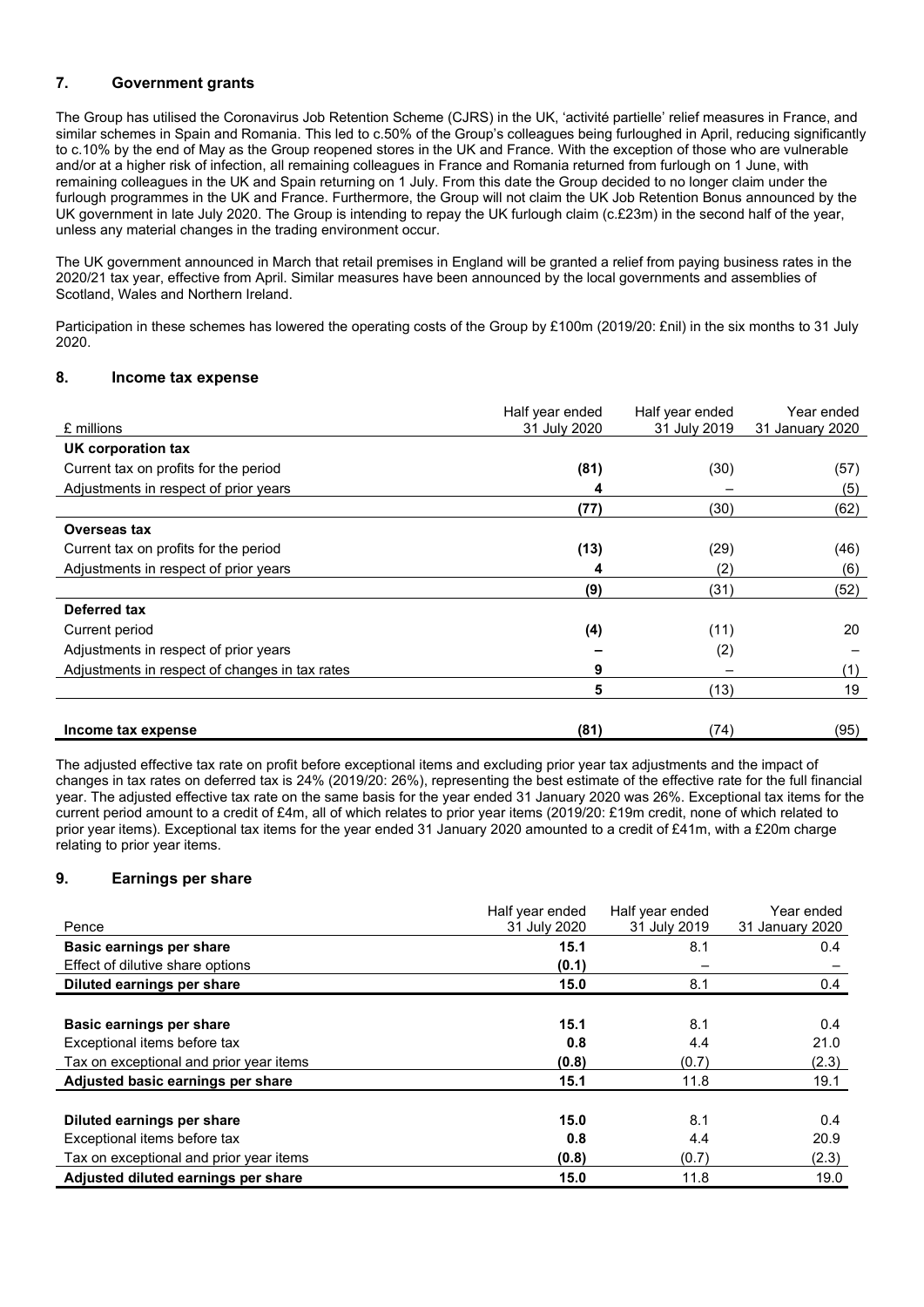The calculation of basic and diluted earnings per share is based on the profit for the period attributable to equity shareholders of the Company. A reconciliation of statutory earnings to adjusted earnings is set out below:

| £ millions                                | Half year ended<br>31 July 2020 | Half year ended<br>31 July 2019 | Year ended<br>31 January 2020 |
|-------------------------------------------|---------------------------------|---------------------------------|-------------------------------|
| <b>Earnings</b>                           | 317                             | 171                             |                               |
| Exceptional items before tax              | 17                              | 93                              | 441                           |
| Tax on exceptional and prior year items   | (17)                            | (15)                            | (49)                          |
| Exchange differences on lease liabilities | $\overline{\phantom{a}}$        |                                 |                               |
| <b>Adjusted earnings</b>                  | 317                             | 248                             | 400                           |

The weighted average number of shares in issue during the period, excluding those held in the Employee Share Ownership Plan Trust ('ESOP trust'), is 2,104m (2019/20: 2,101m). The diluted weighted average number of shares in issue during the period is 2,113m (2019/20: 2,112m). For the year ended 31 January 2020, the weighted average number of shares in issue was 2,101m and the diluted weighted average number of shares in issue was 2,114m.

### **10. Dividends**

|                                                                 | Half year ended | Half year ended | Year ended      |
|-----------------------------------------------------------------|-----------------|-----------------|-----------------|
| £ millions                                                      | 31 July 2020    | 31 July 2019    | 31 January 2020 |
| Dividends to equity shareholders of the Company                 |                 |                 |                 |
| Ordinary interim dividend for the year ended 31 January 2020 of |                 |                 |                 |
| 3.33p per share                                                 |                 |                 | 70              |
| Ordinary final dividend for the year ended 31 January 2019 of   |                 |                 |                 |
| 7.49p per share                                                 |                 | 157             | 157             |
|                                                                 |                 | 157             | 227             |

In light of the continuing uncertainty caused by Covid-19, the Board is not declaring an interim dividend for H1 2020/21. The Board recognises the importance of dividends to shareholders and will continue to evaluate the quantum and timing of any future dividend payments.

## **11. Property, plant and equipment, investment property and other intangible assets**

Additions to the cost of property, plant and equipment, investment property and other intangible assets are £84m (2019/20: £144m) and for the year ended 31 January 2020 were £324m. Disposals in net book value of property, plant and equipment, investment property, property assets held for sale and other intangible assets are £4m (2019/20: £77m) and for the year ended 31 January 2020 were £14m.

Capital commitments contracted but not provided for at the end of the period are £58m (2019/20: £161m) and at 31 January 2020 were £62m.

## **12. Post-employment benefits**

|                                               | Half year ended | Half year ended | Year ended      |
|-----------------------------------------------|-----------------|-----------------|-----------------|
| £ millions                                    | 31 July 2020    | 31 July 2019    | 31 January 2020 |
| Net surplus in schemes at beginning of period | 277             | 205             | 205             |
| Current service cost                          | (6)             | (5)             | (10)            |
| Administration costs                          | (2)             | (2)             | (3)             |
| Net interest income                           | 3               | 3               |                 |
| Net actuarial gains                           | 195             | 73              | 42              |
| Contributions paid by employer                | 13              | 19              | 32              |
| Exchange differences                          | (10)            | (6)             | 4               |
| Net surplus in schemes at end of period       | 470             | 287             | 277             |
|                                               |                 |                 |                 |
| UK                                            | 612             | 413             | 404             |
| Overseas                                      | (142)           | (126)           | (127)           |
| Net surplus in schemes at end of period       | 470             | 287             | 277             |
|                                               |                 |                 |                 |
| Present value of defined benefit obligations  | (3,302)         | (3,249)         | (3,261)         |
| Fair value of scheme assets                   | 3,772           | 3,536           | 3,538           |
| Net surplus in schemes at end of period       | 470             | 287             | 277             |

The assumptions used in calculating the costs and obligations of the Group's defined benefit pension schemes are set by the Directors after consultation with independent professionally qualified actuaries. The assumptions are based on the conditions at the time and changes in these assumptions can lead to significant movements in the estimated obligations, as illustrated in the sensitivity analysis provided in note 27 of the annual financial statements for the year ended 31 January 2020.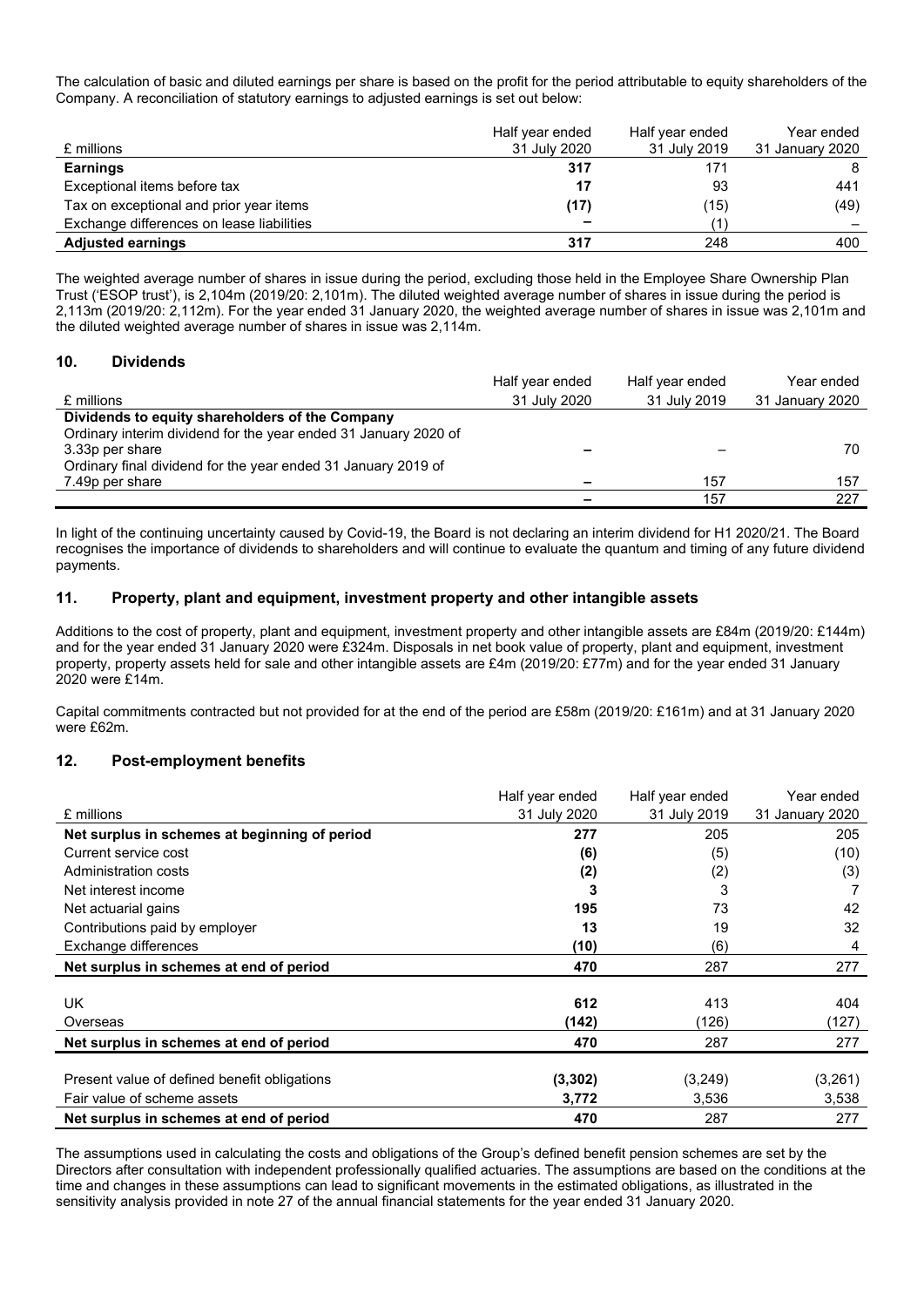A key assumption in valuing the pension obligation is the discount rate. Accounting standards require this to be set based on market yields on high quality corporate bonds at the balance sheet date. The UK scheme discount rate is derived using a single equivalent discount rate approach, based on the yields available on a portfolio of high-quality Sterling corporate bonds with the same duration as that of the scheme liabilities.

The principal financial assumptions for the UK scheme, being the Group's principal defined benefit scheme, are set out below:

|                 | Ατ                     | At           | At                 |
|-----------------|------------------------|--------------|--------------------|
| Annual % rate   | 31<br><b>July 2020</b> | 31 July 2019 | January 2020<br>21 |
| Discount rate   |                        | <u>.</u>     | . 6                |
| Price inflation | 2.9                    | ັ.           | っぃ<br>ت. ے         |

## **13. Financial instruments**

The Group holds the following derivative financial instruments at fair value:

|                                    | At           | At           | At              |
|------------------------------------|--------------|--------------|-----------------|
| £ millions                         | 31 July 2020 | 31 July 2019 | 31 January 2020 |
| Cross currency interest rate swaps |              |              |                 |
| Foreign exchange contracts         | 34           | 63           | 14              |
| <b>Derivative assets</b>           | 34           | 64           | 14              |
|                                    |              |              |                 |
|                                    | At           | At           | At              |
| £ millions                         | 31 July 2020 | 31 July 2019 | 31 January 2020 |
| Cross currency interest rate swaps |              |              | (5)             |
| Foreign exchange contracts         | (50)         | (19)         | (41)            |
| <b>Derivative liabilities</b>      | (50)         | (19)         | (46)            |

The fair values are calculated by discounting future cash flows arising from the instruments and adjusted for credit risk. These fair value measurements are all made using observable market rates of interest, foreign exchange and credit risk. All the derivatives held by the Group at fair value are considered to have fair values determined by level 2 inputs as defined by the fair value hierarchy of IFRS 13, 'Fair value measurement', representing significant observable inputs other than quoted prices in active markets for identical assets or liabilities. There are no non-recurring fair value measurements nor have there been any transfers of assets or liabilities between levels of the fair value hierarchy.

Except as detailed in the following table of borrowings, the carrying amounts of financial instruments (excluding lease liabilities) recorded at amortised cost in the financial statements are approximately equal to their fair values. Where available, market values have been used to determine the fair values of borrowings. Where market values are not available or are not reliable, fair values have been calculated by discounting cash flows at prevailing interest and foreign exchange rates. This has resulted in level 2 inputs for borrowings as defined by the IFRS 13 fair value hierarchy.

|                   |              |              | Carrying amount |
|-------------------|--------------|--------------|-----------------|
|                   |              |              |                 |
|                   | At           | At           | At              |
| £ millions        | 31 July 2020 | 31 July 2019 | 31 January 2020 |
| Bank loans        | 2            | 4            | 3               |
| Fixed term debt   | 633          | 140          | 133             |
| <b>Borrowings</b> | 635          | 144          | 136             |
|                   |              |              |                 |
|                   |              |              |                 |
|                   |              |              | Fair value      |
|                   |              |              |                 |

|                   | At           | At           | At              |
|-------------------|--------------|--------------|-----------------|
| £ millions        | 31 July 2020 | 31 July 2019 | 31 January 2020 |
| Bank loans        |              |              |                 |
| Fixed term debt   | 645          | 143          | 135             |
| <b>Borrowings</b> | 648          | 147          | 139             |

Fixed term debt comprises a €600m term facility with three French banks which is guaranteed at 80% by the French State ('Prêt garanti par l'État') and matures in May 2021, a €50m term loan maturing in September 2021 and a £50m term loan maturing in December 2021.

As at 31 July 2020, the Group had undrawn revolving credit facilities of £250m due to expire in May 2021, £225m due to expire in March 2022 and £550m due to expire in August 2022. In August 2020, the Group completed an extension of £493m of the £550m revolving credit facility, taking the term to August 2023.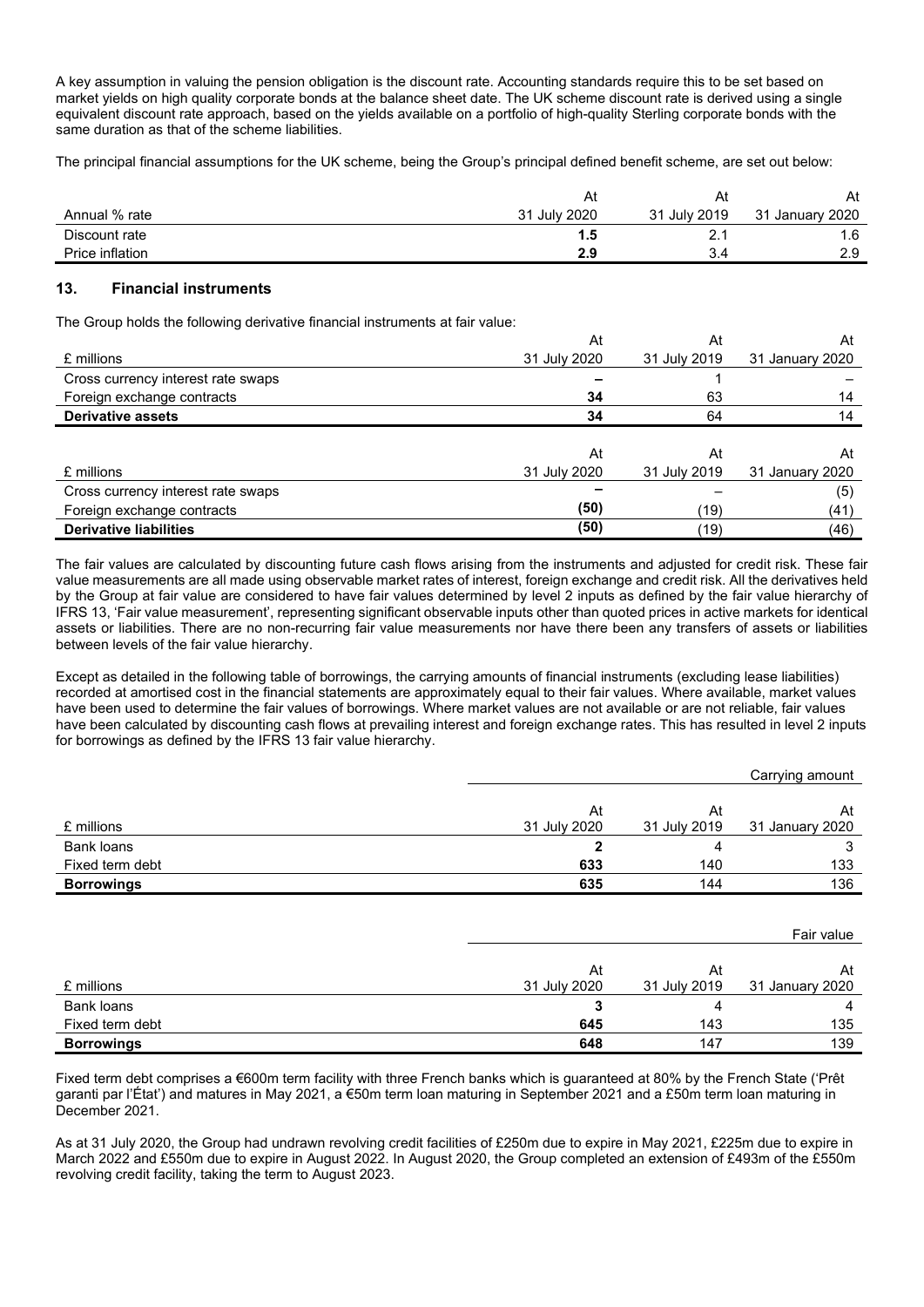# **14. Other reserves**

Half year ended 31 July 2020

|                                                                      | Translation | Cash flow     |       |       |
|----------------------------------------------------------------------|-------------|---------------|-------|-------|
| £ millions                                                           | reserve     | hedge reserve | Other | Total |
| At 1 February 2020                                                   | 75          | (6)           | 159   | 228   |
| Inventory cash flow hedges - fair value losses                       |             | (7)           |       | (7)   |
| Tax on items that will not be reclassified subsequently to profit or |             |               |       |       |
| loss                                                                 |             |               |       |       |
| Currency translation differences                                     |             |               |       |       |
| Group                                                                | 204         |               |       | 204   |
| Other cash flow hedges                                               |             |               |       |       |
| Fair value gains                                                     |             | 6             |       | 6     |
| Gains transferred to income statement                                |             | (6)           |       | (6)   |
| Other comprehensive income/(loss) for the period                     | 204         | (5)           |       | 199   |
| Inventory cash flow hedges - gains transferred to inventories        |             | (19)          |       | (19)  |
| Tax on equity items                                                  |             | 6             |       | 6     |
| At 31 July 2020                                                      | 279         | (24)          | 159   | 414   |

|                                                                      | Half year ended 31 July 2019 |               |       |       |
|----------------------------------------------------------------------|------------------------------|---------------|-------|-------|
|                                                                      | Translation                  | Cash flow     |       |       |
| £ millions                                                           | reserve                      | hedge reserve | Other | Total |
| At 1 February 2019                                                   | 210                          | 10            | 159   | 379   |
| Inventory cash flow hedges - fair value gains                        |                              | 47            |       | 47    |
| Tax on items that will not be reclassified subsequently to profit or |                              |               |       |       |
| loss                                                                 |                              | (9)           |       | (9)   |
| Currency translation differences                                     |                              |               |       |       |
| Group                                                                | 153                          |               |       | 153   |
| Other cash flow hedges                                               |                              |               |       |       |
| Fair value gains                                                     |                              | 4             |       | 4     |
| Gains transferred to income statement                                |                              | (4)           |       | (4)   |
| Other comprehensive income for the period                            | 153                          | 38            |       | 191   |
| Inventory cash flow hedges - gains transferred to inventories        |                              | (24)          |       | (24)  |
| Tax on equity items                                                  |                              | 5             |       | 5     |
| At 31 July 2019                                                      | 363                          | 29            | 159   | 551   |

|                                                                      | Year ended 31 January 2020 |               |       |       |
|----------------------------------------------------------------------|----------------------------|---------------|-------|-------|
|                                                                      | Translation                | Cash flow     |       |       |
| £ millions                                                           | reserve                    | hedge reserve | Other | Total |
| At 1 February 2019                                                   | 210                        | 10            | 159   | 379   |
| Inventory cash flow hedges - fair value gains                        |                            | 20            |       | 20    |
| Tax on items that will not be reclassified subsequently to profit or |                            |               |       |       |
| loss                                                                 |                            | (4)           |       | (4)   |
| Currency translation differences                                     |                            |               |       |       |
| Group                                                                | (134)                      |               |       | (134) |
| Joint ventures and associates                                        | (1)                        |               |       | (1)   |
| Other cash flow hedges                                               |                            |               |       |       |
| Fair value losses                                                    |                            | (3)           |       | (3)   |
| Losses transferred to income statement                               |                            | 3             |       | 3     |
| Other comprehensive (loss)/income for the year                       | (135)                      | 16            |       | (119) |
| Inventory cash flow hedges - gains transferred to inventories        |                            | (40)          |       | (40)  |
| Tax on equity items                                                  |                            | 8             |       | 8     |
| At 31 January 2020                                                   | 75                         | (6)           | 159   | 228   |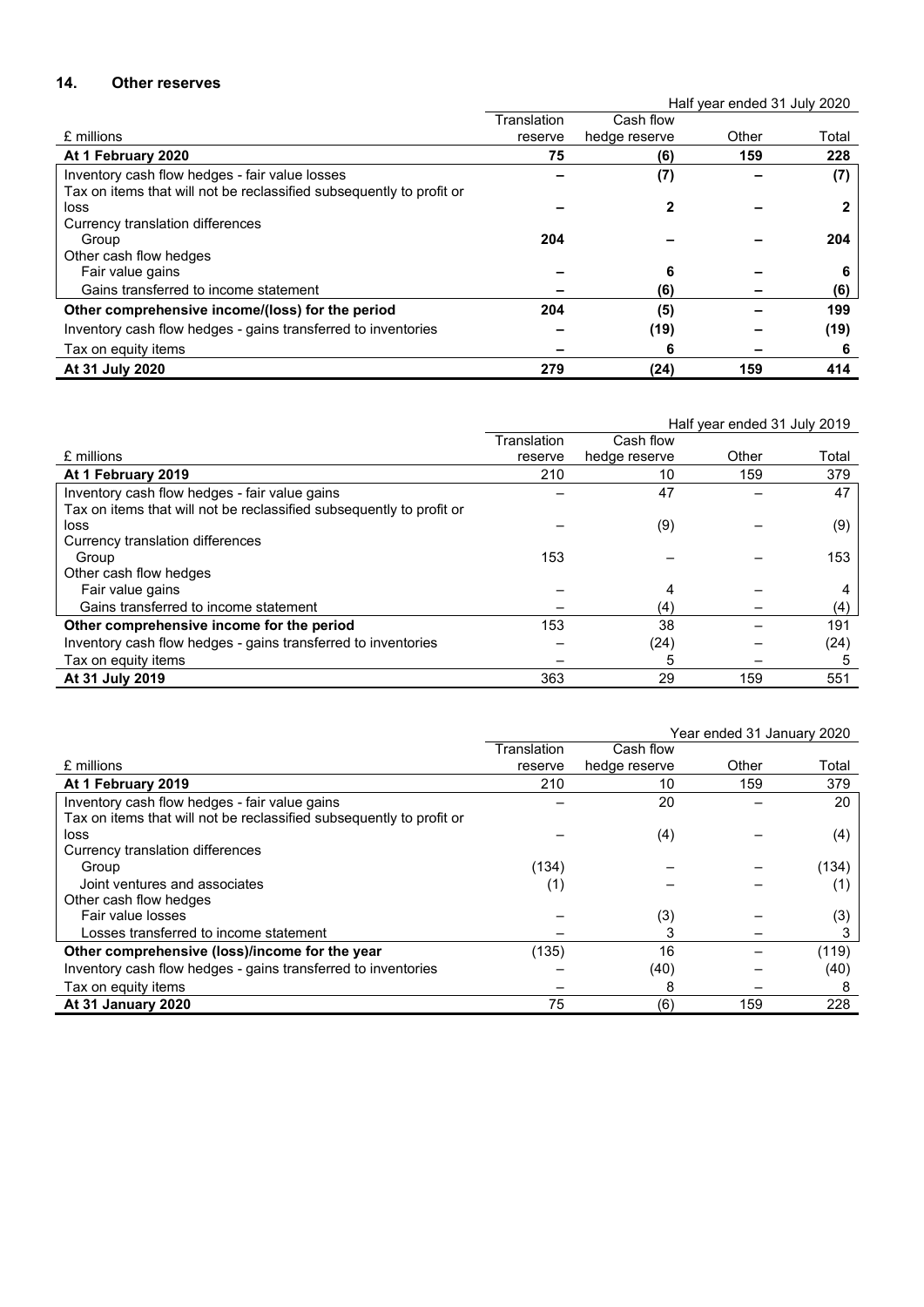# **15. Cash generated by operations**

|                                                               | Half year ended | Half year ended | Year ended      |
|---------------------------------------------------------------|-----------------|-----------------|-----------------|
| £ millions                                                    | 31 July 2020    | 31 July 2019    | 31 January 2020 |
| <b>Operating profit</b>                                       | 486             | 328             | 283             |
| Share of post-tax results of joint ventures and associates    | 2               |                 | (3)             |
| Depreciation and amortisation                                 | 264             | 270             | 545             |
| Net impairment losses                                         | 24              | 24              | 315             |
| Gain on disposal of property, plant and equipment, investment |                 |                 |                 |
| property, assets held for sale and intangible assets          |                 | (2)             | (15)            |
| Lease losses/(gains)                                          |                 |                 | (5)             |
| Share-based compensation charge                               | 11              | 8               | 11              |
| Decrease/(increase) in inventories                            | 208             | (111)           | (65)            |
| (Increase)/decrease in trade and other receivables            | (39)            | (43)            | 53              |
| Increase/(decrease) in trade and other payables               | 477             | 94              | (91)            |
| Movement in provisions                                        | (16)            | 55              | 43              |
| Movement in post-employment benefits                          | (5)             | (12)            | (19)            |
| Cash generated by operations                                  | 1,412           | 613             | 1.052           |

## **16. Net debt**

|                                                                 | At           | At           | At              |
|-----------------------------------------------------------------|--------------|--------------|-----------------|
| £ millions                                                      | 31 July 2020 | 31 July 2019 | 31 January 2020 |
| Cash and cash equivalents                                       | 1,749        | 385          | 189             |
| Cash and cash equivalents held for sale                         | 15           |              | 6               |
| Cash and cash equivalents including amounts held for sale       | 1,764        | 385          | 195             |
| Bank loans                                                      | (2)          | (4)          | (3)             |
| Fixed term debt                                                 | (633)        | (140)        | (133)           |
| Net financing derivatives                                       | 20           | 13           | (22)            |
| Net financial cash                                              | 1,149        | 254          | 37              |
| Lease liabilities                                               | (2, 497)     | (2,638)      | (2,527)         |
| Lease liabilities directly associated with assets held for sale | (29)         |              | (36)            |
| Net debt                                                        | (1, 377)     | (2,384)      | (2,526)         |

|                                                               | At           | At           | At              |
|---------------------------------------------------------------|--------------|--------------|-----------------|
| £ millions                                                    | 31 July 2020 | 31 July 2019 | 31 January 2020 |
| Net debt at beginning of period                               | (2,526)      | (2,542)      | (2,542)         |
| Net increase in cash and cash equivalents                     | 1,513        | 131          |                 |
| Repayment of bank loans                                       |              |              |                 |
| Issue of fixed term debt                                      | (1,950)      |              |                 |
| Repayment of fixed term debt                                  | 1,461        |              |                 |
| Net cash flow                                                 | 1,025        | 132          |                 |
| Movement in lease liabilities including amounts held for sale | 69           | 18           | 40              |
| Exchange differences and other non-cash movements             | 55           |              | (27)            |
| Net debt at end of period                                     | (1, 377)     | (2, 384)     | (2,526)         |

In May 2020, Kingfisher arranged a €600m term facility with three French banks in support of its operations in France. The loan is guaranteed at 80% by the French State ('Prêt garanti par l'État') and has a maturity of one year, extendable for up to five years. As required under the terms of the loan, the full amount was drawn down in May 2020.

In July 2020 Kingfisher repaid a €50m Medium Term Note at its maturity.

During the period Kingfisher drew down on and repaid in full the following funds:

- £600m of commercial paper under the Bank of England's Covid Corporate Financing Facility;
- £775m of the Group's revolving credit facilities; and
- €50m of temporary borrowing.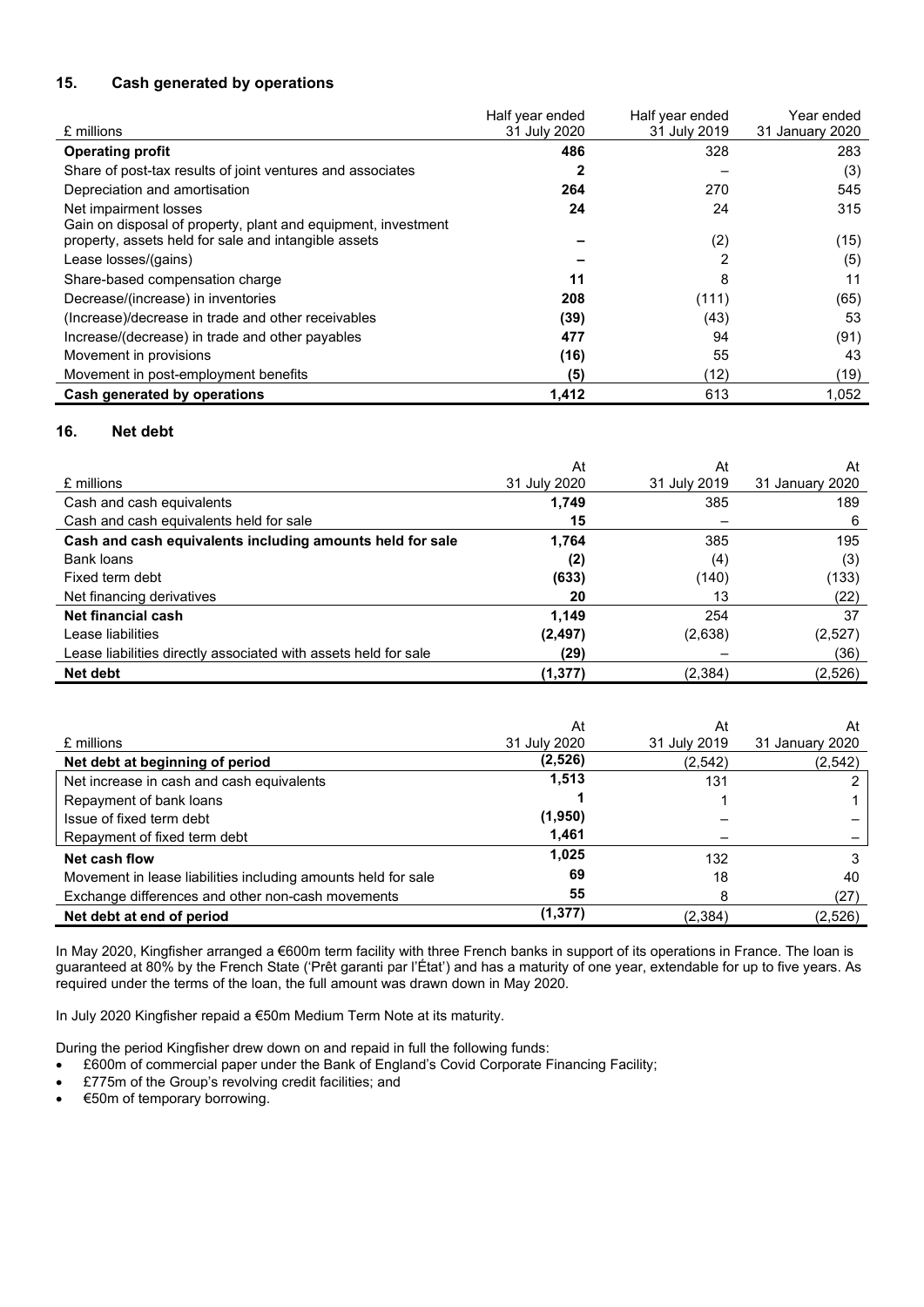# **17. Contingent liabilities**

The Group is subject to claims and litigation arising in the ordinary course of business and provision is made where liabilities are considered likely to arise on the basis of current information and legal advice.

The Group files tax returns in many jurisdictions around the world and at any one time is subject to periodic tax audits in the ordinary course of its business. Applicable tax laws and regulations are subject to differing interpretations and the resolution of a final tax position can take several years to complete. Where it is considered that future tax liabilities are more likely than not to arise, an appropriate provision is recognised in the financial statements.

In October 2017, the European Commission opened a state aid investigation into the Group Financing Exemption section of the UK controlled foreign company rules. While the Group has complied with the requirements of UK tax law in force at the time, in April 2019 the European Commission concluded that aspects of the UK controlled foreign company regime partially constitute state aid. The UK Government and the Group, along with other UK-based international companies, have appealed the European Commission decision to the European Courts.

At present it is not possible to determine the final amount that will be payable as discussions are ongoing with HM Revenue & Customs as to how the decision should be applied to the Group's facts. The Group has calculated its maximum potential liability (including compound interest) to be £64m (2019/20: £62m) in the event that all appeals against the position are unsuccessful. The maximum potential liability at 31 January 2020 (including compound interest) was calculated at £63m. The final impact on the Group remains uncertain but based upon advice taken, the Group considers that no provision is required at this time.

# **18. Related party transactions**

The Group's significant related parties are its joint venture, associate and pension schemes as disclosed in note 36 of the annual financial statements for the year ended 31 January 2020. There have been no significant changes in related parties or related party transactions in the period.

# **19. Post balance sheet events**

On 27 August 2020, the Group completed the disposal of a UK freehold property on a sale and leaseback basis, generating cash proceeds of £38m and a profit on disposal of £13m.

In September 2020, the Group commenced formal consultation with employee representatives regarding its proposal to implement a new commercial operating model. The associated restructuring costs, currently estimated at c.£10-20m, are expected to be recorded as an exceptional item in the current financial year's consolidated income statement.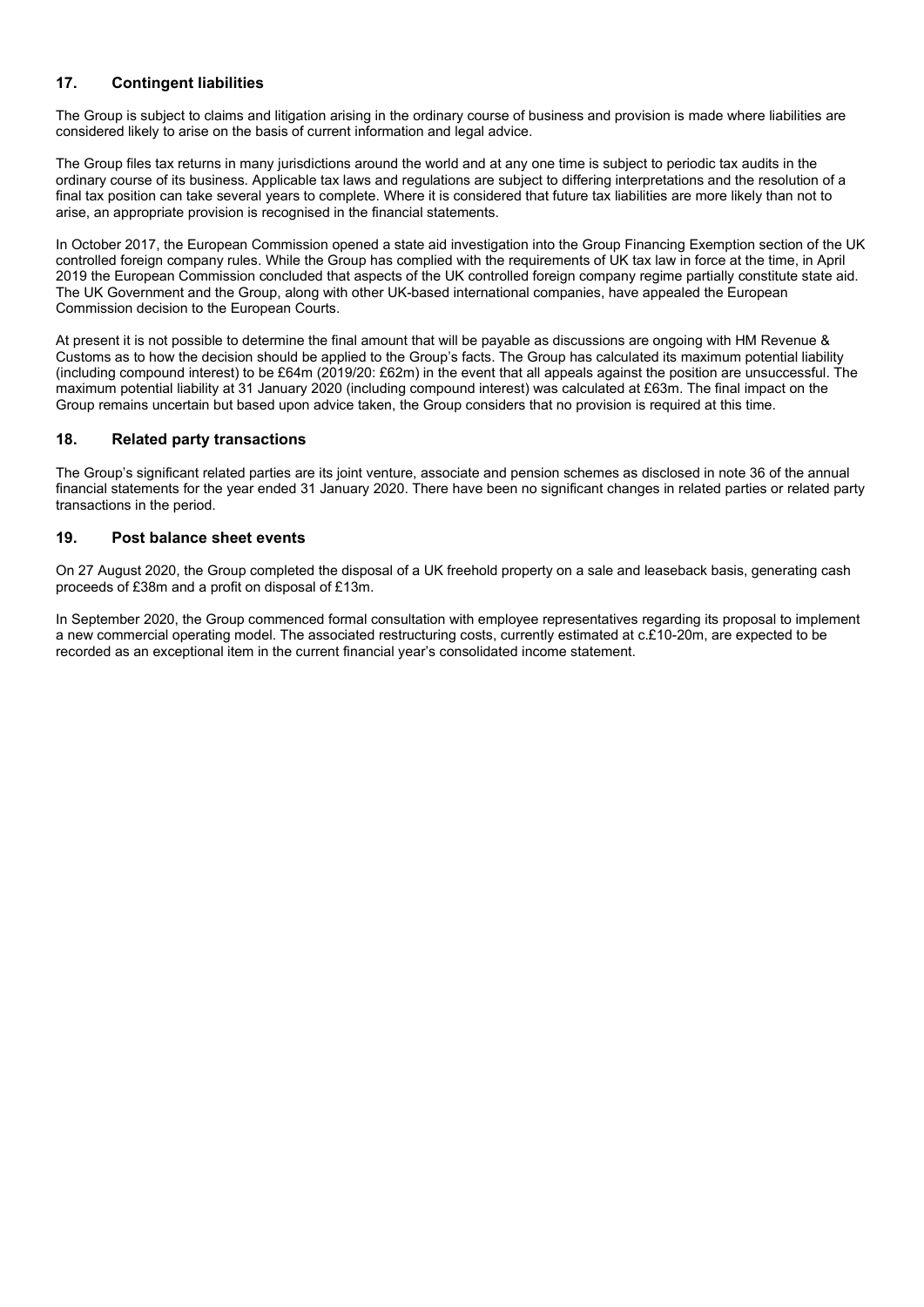## **STATEMENT OF DIRECTORS' RESPONSIBILITIES**

The Directors confirm that to the best of their knowledge this set of interim condensed financial statements has been prepared in accordance with IAS 34, 'Interim Financial Reporting', as adopted by the European Union and that the interim management report includes a fair review of the information required by DTR 4.2.7R and DTR 4.2.8R, namely:

- an indication of important events that have occurred during the period and their impact on the interim condensed financial statements, and a description of the principal risks and uncertainties for the remainder of the financial year; and
- material related party transactions in the period and any material changes in the related party transactions described in the last annual report.

The Directors of Kingfisher plc were listed in the Group's 2019/20 Annual Report and Accounts. A list of current Directors is maintained on the Kingfisher plc website which can be found a[t www.kingfisher.com.](http://www.kingfisher.com/)

By order of the Board

Thierry Garnier<br>
Chief Executive Officer<br>
Chief Financial Officer<br>
Chief Financial Officer Chief Executive Officer<br>
21 September 2020<br>
21 September 2020<br>
21 September 2020 21 September 2020